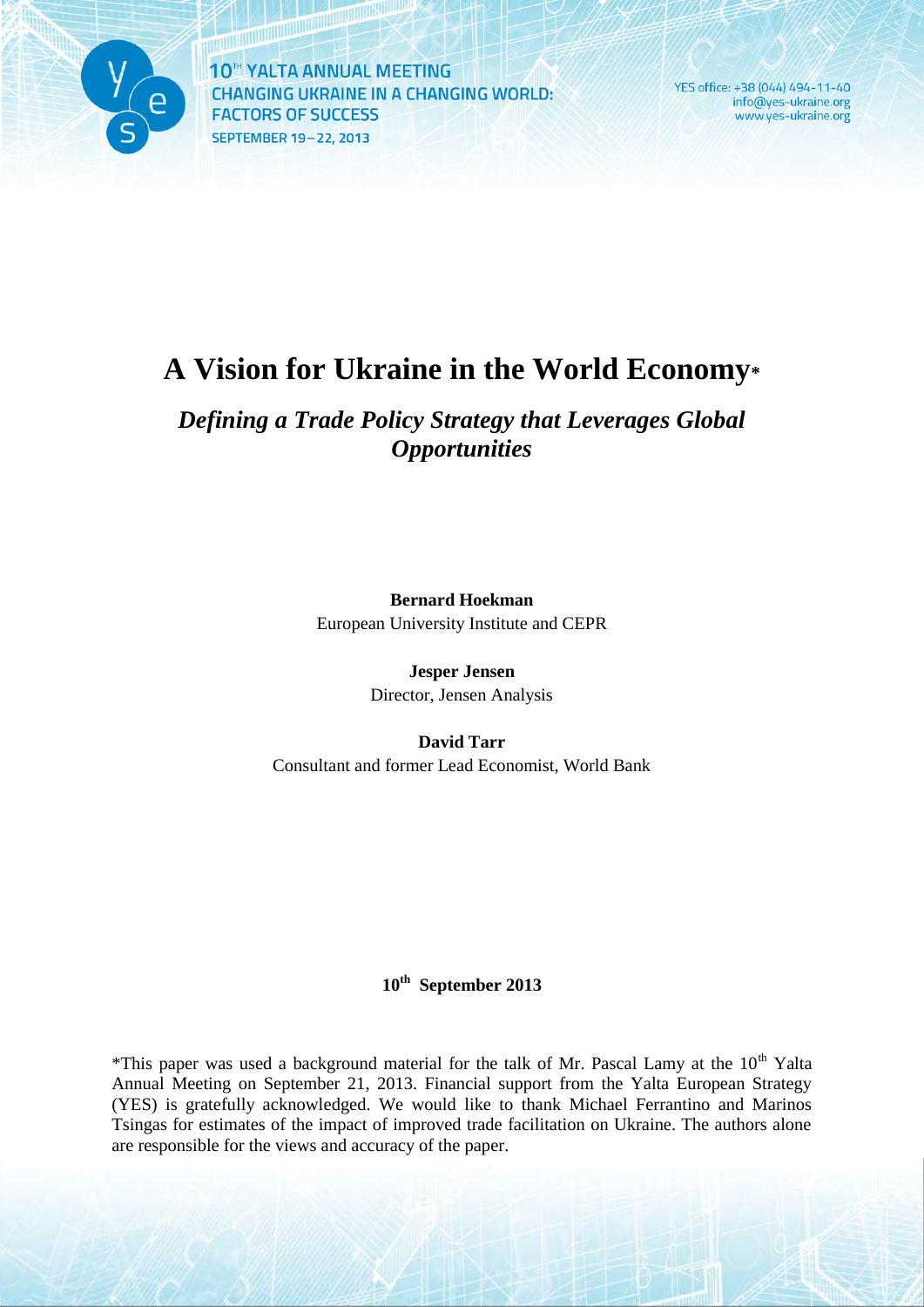

<u> El Islamin</u>

#### *Executive Summary*

YES office: +38 (044) 494-11-40

info@yes-ukraine.org

www.yes-ukraine.org

**A trade policy that is global in perspective and the lowering of trade costs are critical for Ukraine.** Competitiveness in today's global economy requires greater participation in international supply chains. The experience of the "development miracle" countries and other countries that have been most successful in using trade to help sustain high rates of economic growth suggests that Ukraine should consider a trade strategy that is global in scope and work to reduce trade costs.

**Ukraine should continue down the path on which it has embarked as regards its trade policy** by preserving its preferred market access with partners such as Russia and the EU. It should also expand its market access by negotiating free trade agreements with other countries, while keeping its average tariffs moderate or low.

Today, two regional trade agreements are at the center of attention in Ukraine. One is the proposed Deep and Comprehensive Free Trade Agreement (DCFTA) with the EU; the other is an invitation to join the Eurasian Customs Union (ECU). Ukraine has strong interests in both the EU and the ECU markets. We believe that instead of making a stark choice, Ukraine should focus on addressing specific policy areas that negatively affect trade with both customs unions.

Signing the Deep and Comprehensive Free Trade Agreement (DCFTA) with the EU is expected to bring large benefits to Ukraine from improved institutions for trade and improved market access. We believe it would be a mistake for Ukraine to join the ECU. That would mean it would delegate its external trade policy to the ECU and thereby block itself not only from signing the DCFTA but new free trade agreements more generally.

As an Observer in the ECU, **Ukraine could propose a multifaceted approach to "deep" trade cooperation with Russia and the ECU. This could bring its trade cooperation with the ECU even closer than with the EU after the DCFTA and benefit both Ukraine and the ECU members.** In part, this will involve intergovernmental trade agreements on matters such as: border control procedures; access for foreign investors in services; a government procurement agreement; and mutual recognition agreement of standards and technical regulations.

More importantly, **new approaches should be considered to reduce trade costs. Ukraine could propose the creation of a number of "supply chain councils" organized around the major export sectors for both Ukraine and the ECU countries.** Supply chain councils are public-private partnerships that involve the active engagement of the business community, as well as policy officials and regulators—are needed to reduce uncertainty for producers by facilitating trade and cross-border investment flows. National supply chain councils would focus on important 'backbone' services such as communications, finance and transport as well as nontariff barriers. They can also play an important role in addressing policy barriers that inhibit greater economic integration with regional trading partners such as the EU and the ECU if they include business representatives and regulators from trading partners to focus policy attention on lowering trade costs due to differences in regulations and standards, customs and border issues, uncertainty regarding the treatment of products, services and businesses, and impediments to supply chain investments.

**The councils would have a mandate to identify the most important sources of supply chain inefficiencies as well as actions to resolve them. These supply chain councils would determine the priority areas for intergovernmental negotiations.** Businessmen on both sides on the negotiations have on the ground knowledge of the most pressing problems and are likely to have many common interests in lowering trade costs. Recommendations for regulatory reform of these councils can be implemented by governments with the knowledge that they have support from businesses on all sides.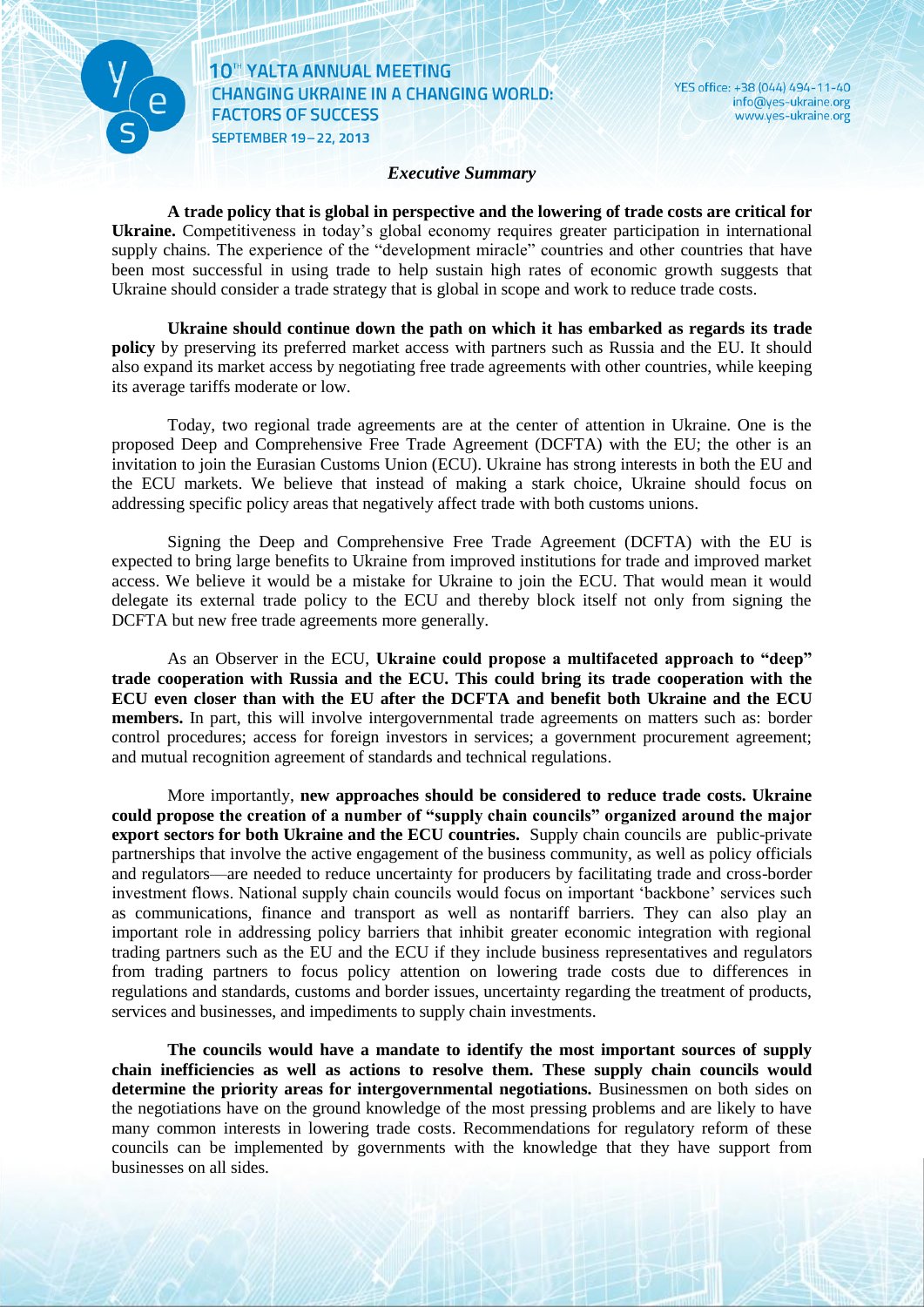

**The Communistration** 

YES office: +38 (044) 494-11-40 info@yes-ukraine.org www.yes-ukraine.org

### **A Vision for Ukraine in the World Economy**

*Defining a Trade Policy Strategy that Leverages Global Opportunities*

In 1991, Ukraine gained its independence from the former Soviet Union and began formulating a national trade policy. Ukraine achieved an important milestone in integrating with the international trading community on May 16, 2008, when it formally acceded to the World Trade Organization (WTO). Following its WTO accession, Ukraine negotiated, but has yet to ratify, a Deep and Comprehensive Free Trade Agreement (DCFTA) with the European Union (EU). In 2010, the Russian Federation, Belarus and Kazakhstan formed the Eurasian Customs Union (ECU) and have invited Ukraine to become a member.

The DCFTA and possible membership in the ECU have generated much attention in Ukraine—in the press, among policymakers and the business community. Both the EU and the ECU markets are very important to Ukraine. These trade agreements are worthy of extensive discussion and debate. In what follows we suggest that it would be best to do so in light of an overarching vision of how Ukraine can use integration into the global economy to achieve its national development and growth objectives, and the pursuit of new institutional mechanisms to identify concrete policy initiatives that will help realize this vision while also benefitting trade partners.

#### **I. Defining a Vision**

Any vision for trade policy should consider how integration of Ukraine into international markets can help achieve greater prosperity: new jobs and investments with advanced technologies; a good choice of products and services at reasonable prices, widely available to both companies and citizens. This will need to cover a broad set of policies, not just measures that apply at Ukraine's borders that increase the cost for Ukrainian companies of competing in internationally. Businesses often face multiple types of regulations, regulators, and regulatory institutions that impose standards for both goods and services. Many of these policies operate "behind the border." They are often justified on the basis of health, safety, security, quality, etc., but they can have a large impact on the costs of trade and trade opportunities.

A growing number of countries have shown that a strategy centered on deep integration into international markets can be a powerful mechanism to sustain high growth rates over several decades. Examples are found in Asia, Europe and Latin America. The successful countries differ widely in terms of size, availability of natural resources and economic structure. But they have one thing in common: a clearly articulated and consistently implemented global trade strategy aimed at leveraging the opportunities offered by the world market to create high productivity industries as well as a wide variety of services. Given the importance of Ukraine's immediate neighbors for its exports—the EU and Russia—a key determinant of the extent to which Ukraine will be able to leverage its location and comparative advantages to the fullest will be its ability to trade effectively with both of these important neighbors.

Chile is a useful model for Ukraine to consider. It has been one of the world's faster growing economies in the past 30 years, and 20 years ago faced trade policy choices similar to what Ukraine faces today. In the early 1990s, its large neighbor Brazil led the formation of the MERCOSUR Customs Union among Brazil, Argentina, Uruguay and Paraguay. Analogous to the ECU's invitation to Ukraine, Chile was invited to join MERCOSUR. Chile's core trade strategy at the time (as it continues to be) was to pursue a global trade strategy involving a mix of free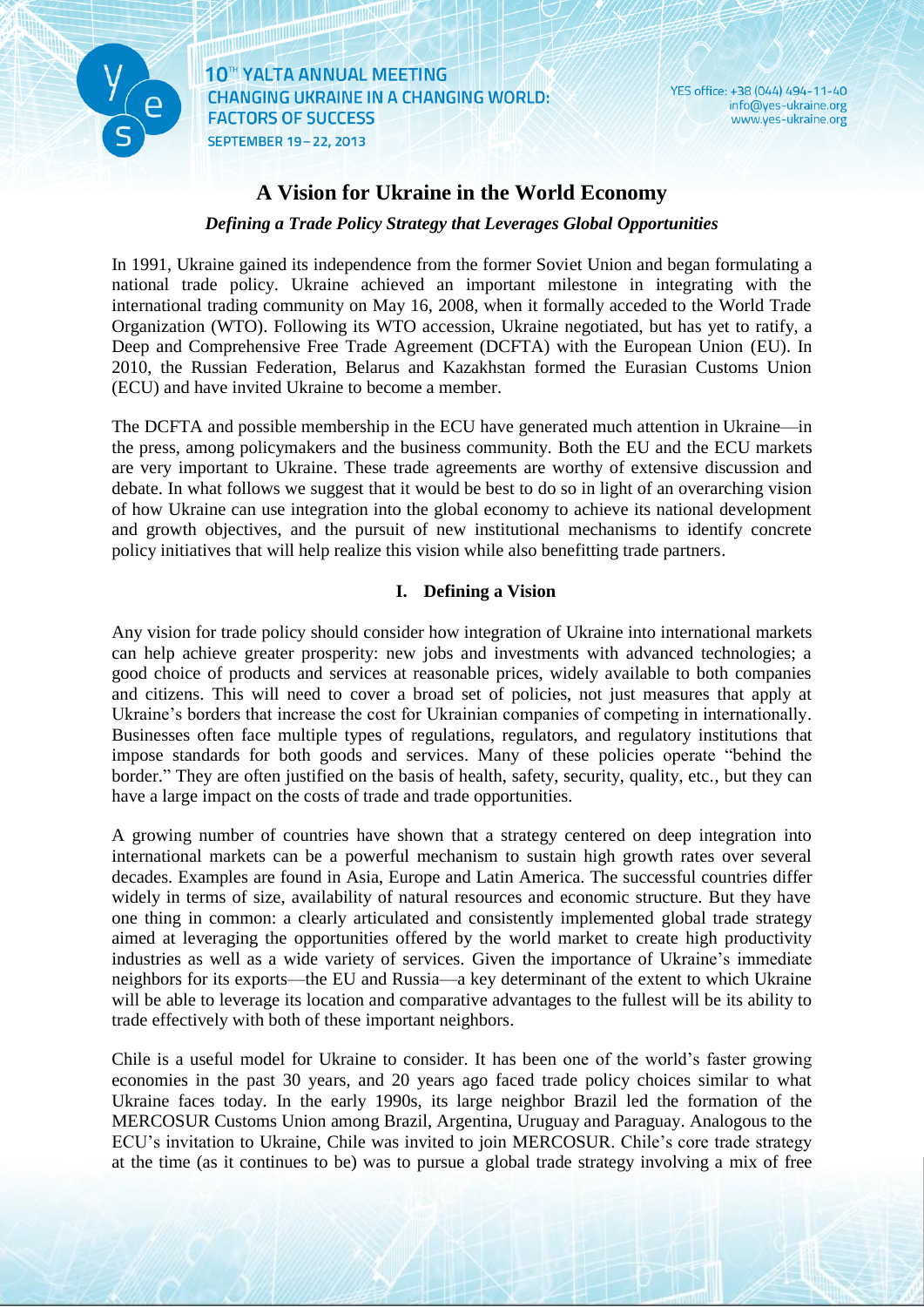

10<sup>th</sup> YALTA ANNUAL MEETING **CHANGING UKRAINE IN A CHANGING WORLD: FACTORS OF SUCCESS** SEPTEMBER 19-22, 2013

YES office: +38 (044) 494-11-40 info@yes-ukraine.org www.yes-ukraine.org

trade agreements with any country that was willing to do so, especially with the US and the EU, and also to lower its external tariff on a most favored nation basis. Since the common external trade policy of the MERCOSUR customs union would prevent Chile from pursuing this strategy, it declined to join the Customs Union. Crucially, its large neighbor Brazil and the other MERCOSUR members accommodated Chile's sovereign policy decision, and Chile negotiated a free trade agreement with MERCOSUR that forged closer relations. Chile subsequently negotiated a broad set of free trade agreements, including deep free trade agreements with the US and then the EU, while lowering its import tariffs to a uniform six percent. Research has found that Chile gained very significantly from implementing its core trade policy strategy of lowering its uniform tariff multilaterally and negotiating a large network of free trade agreements (Harrison *et al.* 2002). Building on the Observer status of Ukraine in the ECU, we discuss below some concrete proposals for deeper cooperation between Ukraine and the ECU, while preserving the global focus of our suggested trade strategy for Ukraine that is similar to that of Chile.

#### **II. Strategies for Success from the Rapid Growth Countries**

In considering how trade policy can be designed to help achieve rapid growth of incomes, it is useful to consider concrete experiences. Annex table 1 provides per capita income data in purchasing power parity terms over time for six countries that have grown very rapidly over time: four so-called East Asian tigers (often described as "development miracle" countries)— Singapore, Hong Kong, South Korea, and Taiwan, China—which have all grown rapidly since the 1960s; and Chile and Mauritius, which have grown rapidly during the past 30 years. In the case of Singapore and Hong Kong, growth rates were such that by 2012 per capita incomes exceeded that of the United States. In the early 1960s South Korea's per capita income was less than \$200, among the poorest the world—comparable to the poorer sub-Saharan countries. By 2012, their per capita income had increased to more than \$32,000. Taiwan's real per capita income increased almost nine times in the past 30 years to almost \$39,000. In 2012, Chile's per capita income of \$18,400 was 6 times higher than its level of three decades earlier. Over the same 30 year time period (1982-2012), the per capita income of Mauritius grew more than seven-fold to \$15,600. Despite considerable diversity in policies and institutions among these countries, there are some important common features that spurred their development.

#### **1. Policy for Export Led Growth: Avoiding the Anti-Export Bias of High Tariffs.**

All six rapid growth countries pursued a global trade strategy where their growth was fueled by exports. That is, they are examples of what is called "export led" growth. They achieved the large expansion of exports through both policies and institutions. Regarding policies, all these countries had trade and regulatory regimes that provided exporters with incentives that were no worse than for sales on the domestic market. Tariff protection introduces an anti-export bias. The now rich countries of Singapore and Hong Kong, used free trade, i.e., zero tariffs, to avoid the anti-export bias. Chile used low uniform tariffs that declined over time combined with a large network of free trade agreements. Mauritius successfully used export processing zones. South Korea and Taiwan had declining tariffs over time and had efficient bureaucracies that allowed them to use complicated regulatory regimes (including assuring tariff free access to intermediate inputs for exporters through effective duty drawback mechanisms) that provided exporters with incentives that were no worse than for sales on the domestic market. Most developing countries have been unsuccessful implementing the regulatory measures employed by South Korea and Taiwan. Consequently, we believe the low uniform-tariff, open economy model of Chile is the best policy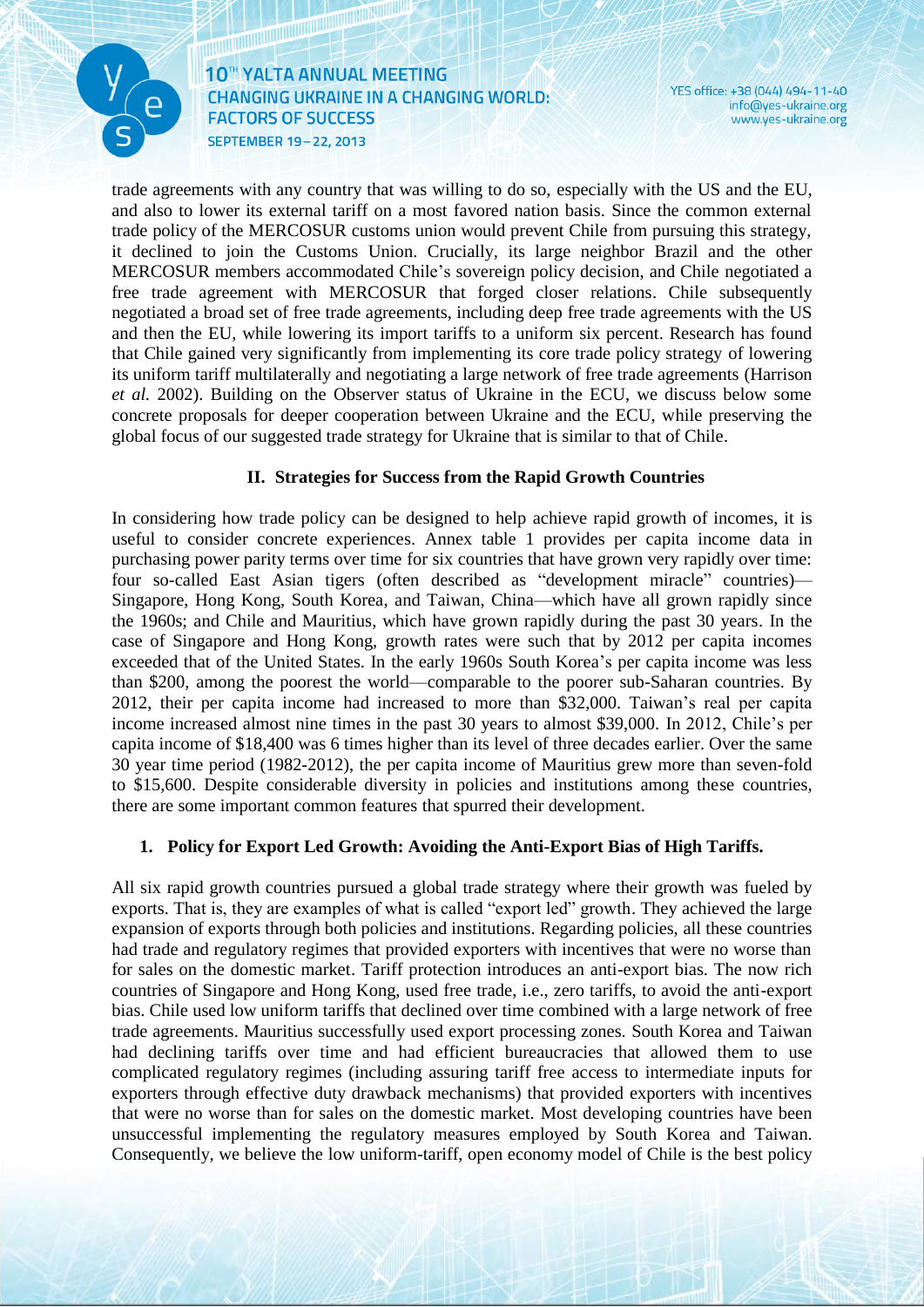

1

10<sup>th</sup> YALTA ANNUAL MEETING **CHANGING UKRAINE IN A CHANGING WORLD: FACTORS OF SUCCESS** SEPTEMBER 19-22, 2013

<u> Karatanan Kabupatén Ing Padra Barat Ing Pada Barat Ing Pada Barat Ing Pada Barat Ing Pada Barat Ing Pada Barat Ing Pada Barat Ing Pada Barat Ing Pada Barat Ing Pada Barat Ing Pada Barat Ing Pada Barat Ing Pada Barat Ing </u>

YES office: +38 (044) 494-11-40 info@yes-ukraine.org www.yes-ukraine.org

to avoid penalizing exports and encourage growth and poverty reduction through export led growth.

Upon accession to the WTO, Ukraine committed to maximum average tariffs on industrial goods of 4.95 percent and 10.66 percent for agricultural products, or an overall average of about 6 percent.<sup>1</sup> Ukraine's average tariff is comparable to other Transition economies that have acceded to the WTO, and lower than the average developing country. This indicates that the present tariff policy of Ukraine does not present substantial anti-export bias and, except for a few sectors with tariff peaks, the tariff regime is not an impediment to Ukrainian development. The main concern regarding tariff policy is to guard against internal pressures and regional alignments that would increase the anti-export bias and distortions of the tariff regime.

#### **2. A Supportive Climate for Trade and Business**

In annex tables 2 and 3 we present data on institutions related to international trade and to the business climate. It is not coincidental that Singapore and Hong Kong, the two formerly developing countries that are now richer than the United States, are ranked numbers one and two in the world in the Doing Business rankings for 2012, while South Korea is eighth, Taiwan is  $16<sup>th</sup>$ , Mauritius is  $19<sup>th</sup>$  and Chile is  $37<sup>th</sup>$ . On the component of the Doing Business survey for "Trading Across Borders," Singapore, Hong Kong and South Korea are ranked in the top three places in the world.

Ukraine ranks  $137<sup>th</sup>$  out of 185 countries in the Doing Business rankings, and is  $145<sup>th</sup>$  on the Trading Across Borders component, a measure of trade facilitation performance. In the global competitiveness indicators of the World Economic Forum, Ukraine ranks considerably below the high growth countries. Improving institutions and regulations that facilitate investment and trade is very challenging and takes considerable political will. But the example of Georgia during the past ten years demonstrates that very substantial improvement in the business climate is possible within a decade. Georgia moved up from 100 in the world in the 2006 Doing Business rankings to  $9<sup>th</sup>$  in the world in the 2013.

UNCTAD's World Investment Report 2013 measures Ukraine's participation rate in the global value chain at 63%, above Russia but below many of the most successful exporting economies. The participation rate indicates the share of Ukraine's exports that is part of a global value chain.<sup>2</sup> The report also highlights that growth in a country's GDP per capita is correlated with growth in its participation in the global value chain. Although the reasons for growth in the participation in the global value chain differ widely across countries, many countries have seen increased participation in the global value chain follow initial increases in foreign (imported) value-added, e.g., via additional foreign investment.

Ukraine is abundantly endowed with fertile land and natural resources and has a relatively lowcost skilled labor force. Educational attainment is high. It is specialized (has a comparative advantage) in ferrous metals and cereals, which generate more than 22% and some 10% of total

<sup>&</sup>lt;sup>1</sup> See the website of the WTO at:  $\frac{http://www.wto.org/english/news_e/pres08_e/pr511_e.htm}{http://www.wto.org/english/news_e/pres08_e/pr511_e.htm}$ .

<sup>&</sup>lt;sup>2</sup> It adds the foreign value added used in Ukraine's exports and the value added supplied by Ukraine to other countries' exports, divided by total exports of Ukraine.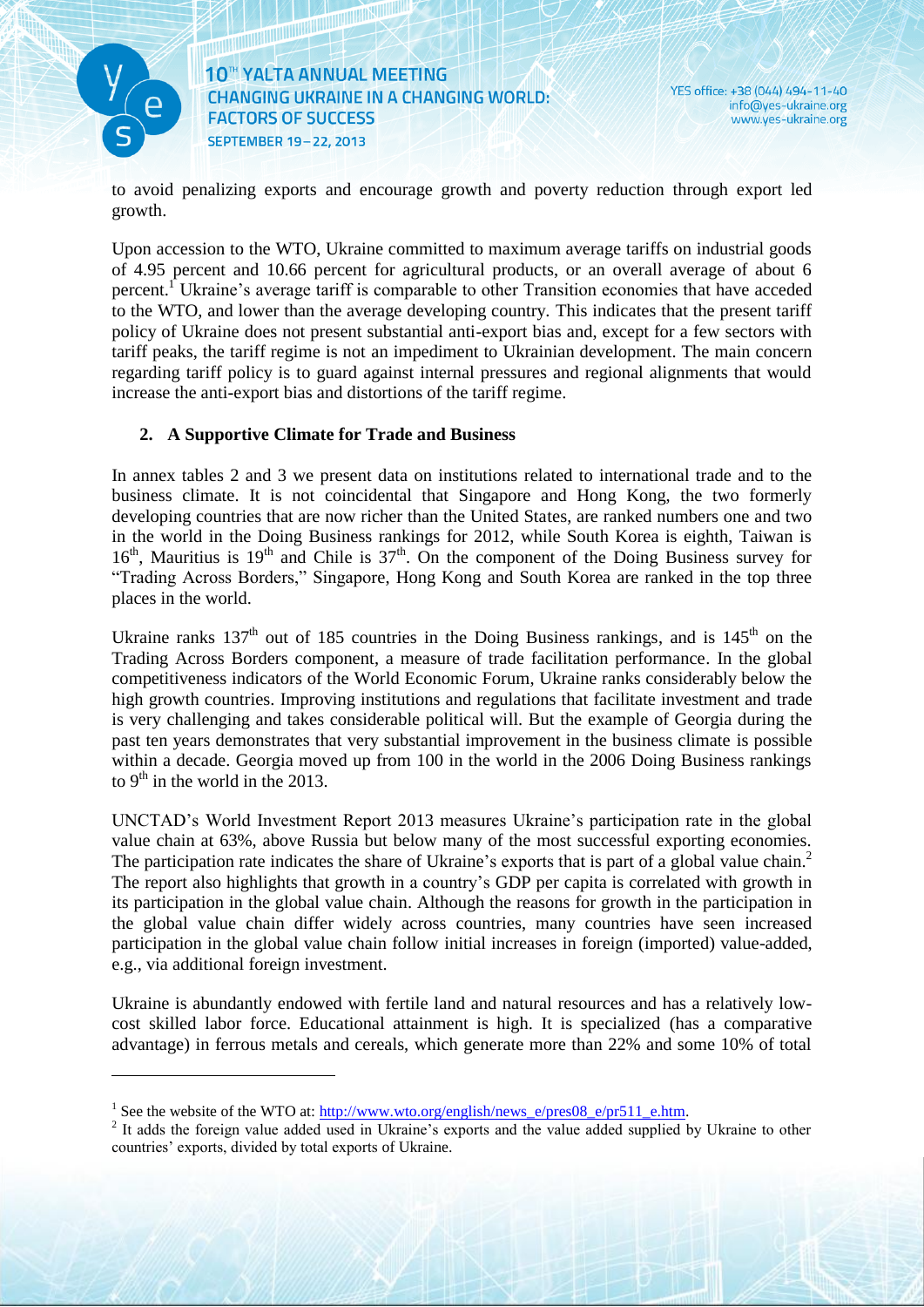

<u> Karatinin Sarajan (</u>

YES office: +38 (044) 494-11-40 info@yes-ukraine.org www.yes-ukraine.org

export earnings, respectively. Mineral fuels, nuclear reactors and boilers, electrical machinery and rail locomotives, each account for another 5% or so of merchandise exports. In the last 15 years it has demonstrated the ability to diversify: new products and new markets accounted for over 60% of Ukraine's trade growth between 1994 and 2007 (Cheptea, Fontagne and Zignago, 2010).

There is great potential to exploit its endowments better, however, not just in food and natural resource-based products – where international demand will continue to expand rapidly as the global middle class continues to grow – but also in skill-intensive sectors, including services – e.g., information technology-related activities. Sectors where Ukraine has particularly strong competitive opportunities include grains, dairy, civil aircraft and related engineering and green energy (OECD, 2011). Our recommends below will help put in place policies and processes, including a trade policy, that create a business environment that attracts investment into these and other activities that build on Ukraine's endowments and location.

#### III. **Supply Chain Councils to Expand Participation in International Supply Chains**

#### **1. Participation in International Supply Chains and Production Networks**

While comparative advantage in the past was based on vertically integrated industries, recent managerial and technological changes (including the decline in worldwide transport costs) have made it much easier for firms in countries to specialize in specific production activities that are part of an international production process. These changes have made it possible for firms to sell to the world market without having to have access to a variety of efficient domestic input suppliers or needing to rely on domestic demand. Competitiveness in today's global economy requires participation in supply chains.

The ability of firms in a country to participate in – and contribute to – supply chains depends on the level of prevailing trade and operating costs. These are determined by many factors including trade policies, such as import tariffs, export restrictions and local content requirements, as well as the efficiency of border management; the quality of transport and logistics services; product regulation, licensing requirements, certification and conformity assessment procedures for standards, and the degree of competition that prevails on services markets. Uncertainty regarding the treatment of products at borders and along transport routes can have major impacts on supply chain efficiency and investment. These regulations are often applied in an inefficient manner that raises costs; but since they also have a legitimate regulatory function, they cannot be simply eliminated as a policy decision. We propose an innovative approach based on "supply chain councils" to achieve more efficient regulation and reduce trade costs more broadly that can help Ukraine attain the nation's trade vision while at the same time improving trade outcomes for partner countries, deepening integration of neighboring markets and improving competitiveness more generally.

Although these regulatory policies typically raise costs more for foreign firms (due to duplication), they raise costs for domestic firms as well – and thus the price of goods and services for buyers, whether firms or households. New estimates reveal that a concerted effort to improve trade facilitation performance and related transport and communications services to halfway global best practice in Ukraine could increase is real incomes by 25% or more and increase exports by more than 50% (Ferrantino and Tsigas, 2013).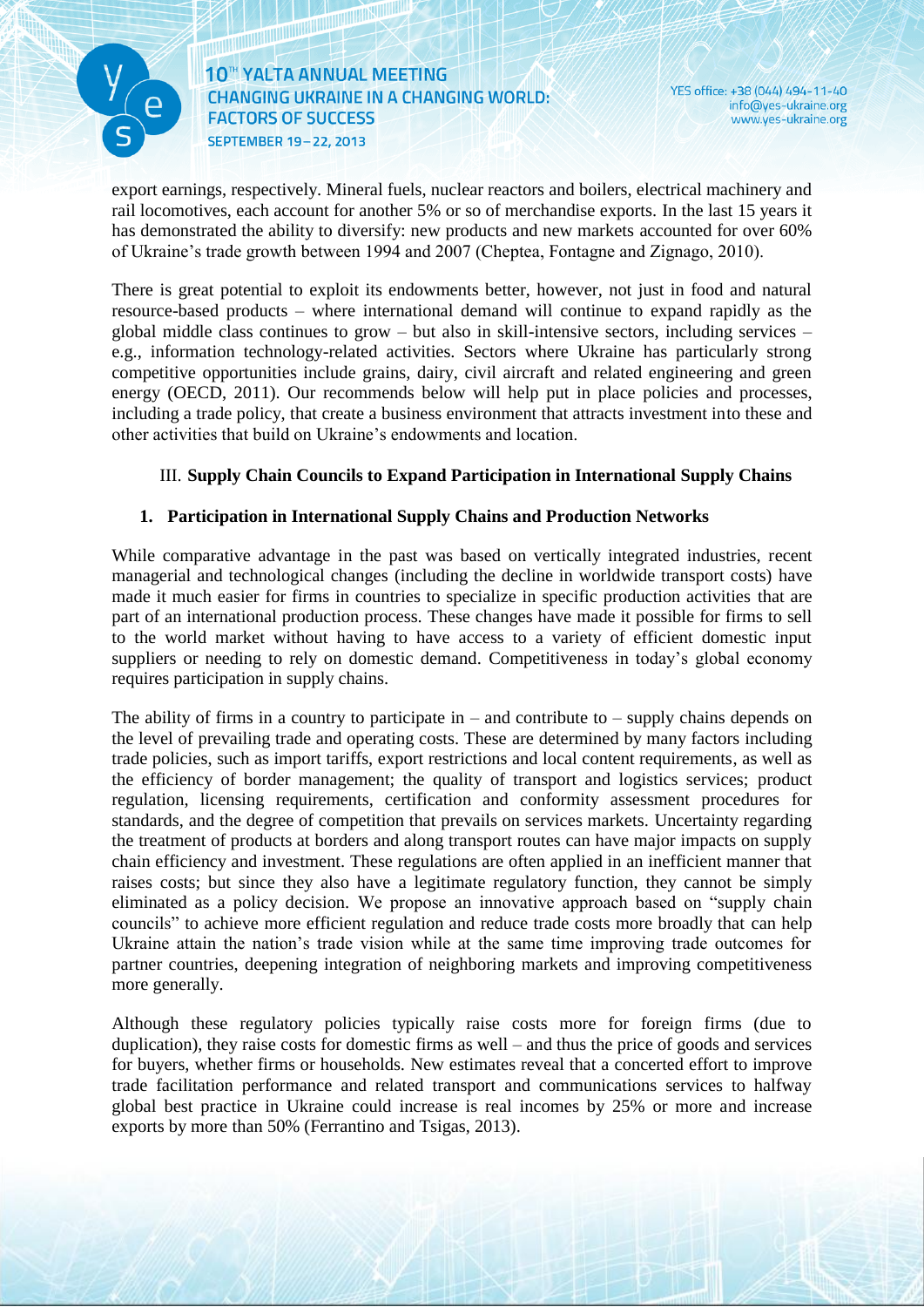

<u>.</u>

10<sup>th</sup> YALTA ANNUAL MEETING **CHANGING UKRAINE IN A CHANGING WORLD: FACTORS OF SUCCESS** SEPTEMBER 19-22, 2013

**The Communist Street** 

YES office: +38 (044) 494-11-40 info@yes-ukraine.org www.yes-ukraine.org

#### **2. Develop Supply Chain Councils as Business-Government partnerships.**

A supply chain council is a public-private partnership that involves the active engagement of the business community, as well as economic policy officials and regulators that focuses on the supply chain as a whole in a sector or area of trade. Reducing supply chain barriers is not straightforward as there may be several or even many policies that impede the efficient operation of supply chains. If one policy problem is addressed, another may take its place by becoming more binding. To be effective in lowering supply chain barriers a comprehensive and integrated approach is needed that spans all of the key sectors that impact on international supply chains, including product standards and services such as transport, communication, banking and distribution that serve as the backbone of a modern economy. Policies to ensure that services are more widely available at reasonable cost are important if Ukraine is to better utilize the opportunities offered by participation in international supply chains. Close involvement of business is needed to ensure that priorities for concerted action to reduce supply chain barriers are identified and to generate information to allow monitoring of progress over time. A key feature of all the development miracle countries is effective communications with businesses and other stakeholders. Creating bodies that include representatives of the public sector (regulatory agencies) and industry could help generate information and on-going assessments of regulatory trade barriers and costs, and provide concrete proposals for reforms.<sup>3</sup>

Such supply chain councils should be action oriented and designed so that information on performance (outcomes) is compiled and discussed regularly. The key mandate of the councils should be to make a tangible positive difference on the ground for business and thereby show that governments are serious in facilitating trade and enhancing incentives for supply chain participation and investment. They should focus explicitly on how various policy areas jointly affect supply chains. A supply chain approach complements the sector and policy instrumentspecific disciplines of trade agreements by encouraging a focus on **all** policies that together impact on all the links in supply chains.

A key rationale for the proposed approach is to cut across prevailing regulatory "silos." Each council would establish performance baselines, identify and agree on actions to improve on these and put in place effective quantitative monitoring mechanisms to track progress so as to be able to identify problems and hold governments accountable for making progress. Monitoring should be based in part on operating data that is supplied by business to an independent body that ensures data quality. Supply chain councils can be global or regional in their focus, and, if effective, will help improve Ukraine's institutional basis for trade. The choice of specific supply chains councils to be selected should be determined in consultation with the business community, but given supply chain barriers prevalent in trade with Russia in August 2013, we suggest priority application to trade relations with Russia and the ECU.

<sup>&</sup>lt;sup>3</sup> Organizations such as the World Economic Forum, the World Bank and the International Trade Centre have endorsed similar approaches. See World Economic Forum et al (2013), Hoekman and Mattoo (2013), Inklaar (2009) and Cadot et al. (2012).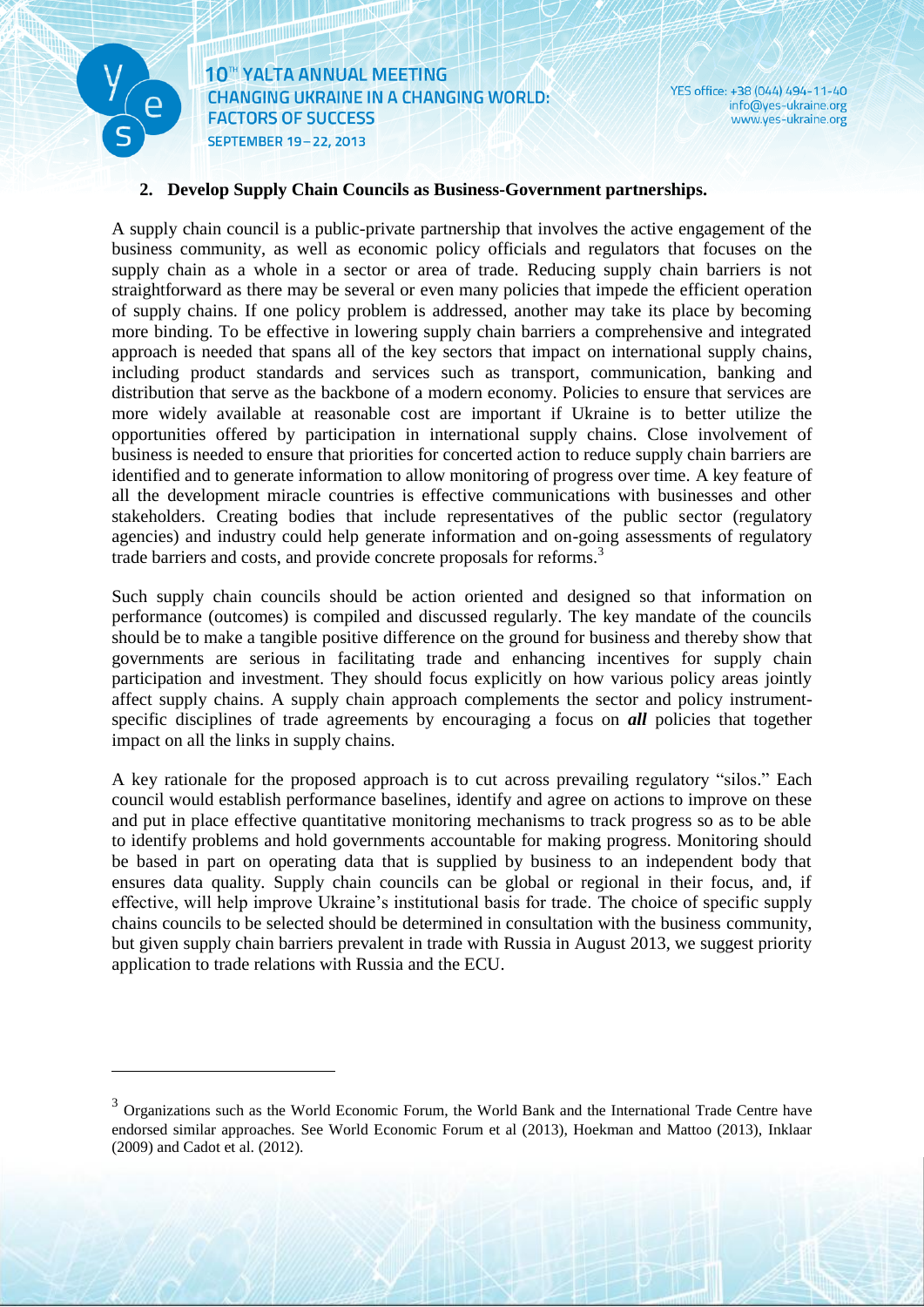

**The Communistration** 

1

10<sup>th</sup> YALTA ANNUAL MEETING **CHANGING UKRAINE IN A CHANGING WORLD: FACTORS OF SUCCESS** SEPTEMBER 19-22, 2013

YES office: +38 (044) 494-11-40 info@yes-ukraine.org www.yes-ukraine.org

#### **IV. Regional Trade Agreements and Ukraine's Economic Growth**

In 2012, the EU and ECU trading blocs accounted for more than 57% of the value of Ukraine's merchandise exports and 71% of merchandise imports (according to the State Statistics Service of Ukraine). The ECU countries account for 32.5% of exports and 40% of imports, while the EU27 accounts for 25% of exports and 31% of imports. Turkey, China, India, Egypt and United States combined account for another 17% of both export and imports.

The Eurasian Customs Union is an important export market for machinery and transport equipment, while the EU is a major market for metals. Fuels, including natural gas, dominate imports from ECU members. Trade with the EU is more diverse, including machinery, transport equipment and other manufactured products. Ukraine also exports pipeline transit services to Russia, whereas the EU is a major supplier of financial, technical and other business services.

#### **1. The Eurasian Customs Union and Ukraine**

Russia is keen to see Ukraine join the Eurasian Customs Union of Belarus, Kazakhstan, and Russia. Ukraine currently has a free trade status with the members of the ECU, which are very important markets that Ukraine must endeavor to preserve and expand.<sup>4</sup> The Institute of Economic Research and Policy Consulting (2011) has documented, however, that despite the existence of a free trade agreement between Ukraine and Russia, there are significant non-tariff barriers between the two countries. The border clearance problems in August 2013 dramatically highlight longstanding trade facilitation problems. Ukraine should attempt to build on its Observer status in the ECU to find ways to resolve existing problems and to more closely cooperate with the ECU in areas where that cooperation supports its development goals, while avoiding the potentially negative aspects of the ECU. Such cooperation should entail both expansion of the "deeper" aspects of trade agreements and, even more importantly, application of a supply chain centered approach to lower trade costs with Russia and the ECU.

*Develop "Deeper" aspects of trade agreements with Russia and the ECU.* Research has shown that the greatest benefits from preferential trade agreements comes from the deep aspects of the agreements, not from the preferential tariff commitments (Schiff and Winters, 2003). Analysis of the potential gains for Ukraine from trade reforms suggest that lowering trade costs created by regulatory policies will generate much larger gains than changes in import tariffs (Ferrantino and Tsigas, 2013). There are many potential areas for closer relations with Russia and the ECU based on intergovernmental trade agreements, of which the following are possibilities: better border control procedures to facilitate trade; provision of rights for foreign investors in services; a government procurement agreement; mutual recognition of standards and technical regulations; agreement to accept the certification of conformity assessment authorities in the partner country; mutual recognition agreements of the qualifications of professionals such as lawyers, accountants and engineers; agreement to avoid antidumping actions against partner country firms, using domestic competition policy instead; and bilateral labor agreements. We believe that negotiation

<sup>&</sup>lt;sup>4</sup> The trade agreements between Ukraine and ECU member countries stipulate duty-free trade in all goods while allowing for unspecified potential exemptions. The core exemptions, frequently introduced in bilateral protocols, include sugar, tobacco and cigarettes, alcohol and sometimes non-alcoholic beverages. In addition, there is a practice of reciprocal responses to export duties set by a trading partner. An important source of tension is Russian bans on Ukrainian exports for SPS reasons, notably exports of livestock and dairy products; which are perceived as non-tariff barriers by Ukraine – see Institute for Economic Research (2011, pp. 16-17).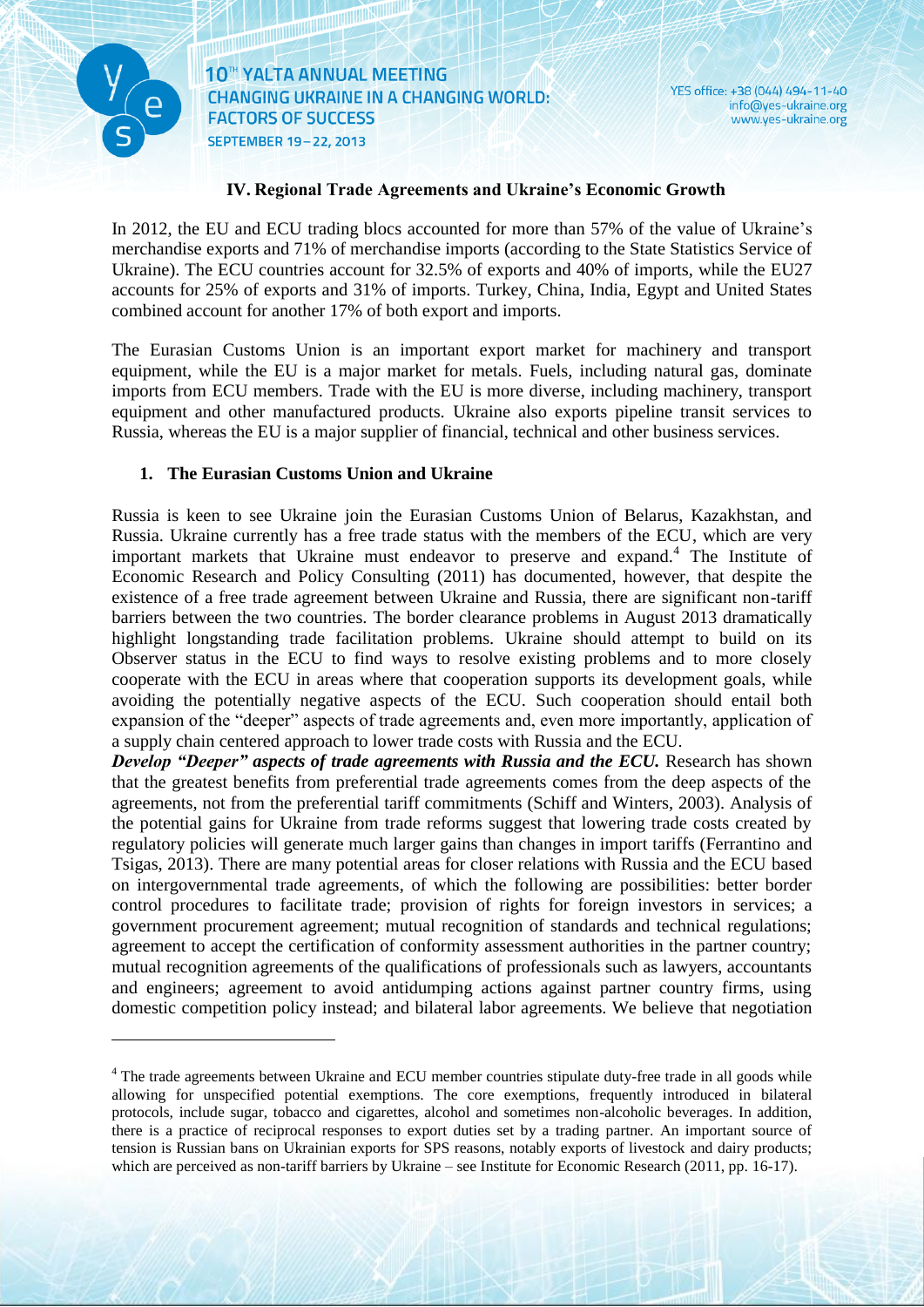

<u> Kataluna (Kataluna (Kataluna (Kataluna (Kataluna (Kataluna (Kataluna (Kataluna (Kataluna (Kataluna (Kataluna (Kataluna (Kataluna (Kataluna (Kataluna (Kataluna (Kataluna (Kataluna (Kataluna (Kataluna (Kataluna (Kataluna (</u>

YES office: +38 (044) 494-11-40 info@yes-ukraine.org www.yes-ukraine.org

of agreements in all of these areas and others will mutually benefit Russia, Ukraine, Belarus and Kazakhstan. In some areas this would bring trade relations with the ECU closer than with the EU even after ratification of the new DCFTA with the EU. The specific choice of what areas should be pursued as a priority in deeper trade cooperation is best left for supply chain councils established for trade between Ukraine and Russia and the ECU to determine.

*Develop supply chain councils for trade with the ECU and Russia.* The traditional approach to negotiating trade agreements and dealing with NTBs ignores the new reality of how international production is organized. Trade agreements are not designed with a supply chain perspective, and thus may not do enough to address the policies that have the biggest negative effects for business. A supply chain council approach is flexible in the sense of not pre-defining what the focus of cooperation should be. It instead allows the main constraints at a given point in time to be identified. Establishment of a number of supply chain councils organized around the major export sectors for both Ukraine and ECU countries with a mandate to identify the most important sources of supply chain inefficiencies as well as actions to resolve them is an alternative to seeking to address trade problems through traditional trade agreements, whether free trade agreement or customs unions. They are likely to be more effective than purely inter-governmental mechanisms by mobilizing the engagement and support of business on both sides. Business representatives and industry organizations have hands-on knowledge of the impacts of regulatory policies and enforcement and of how costly they are. And businessmen on both sides of the negotiations are likely to have many common interests in lowering trade costs. Recommendations for regulatory reform of these councils can be implemented by governments with the knowledge that they have support from business on all sides.

*Implementation of the Common External Tariff***.** As is common in customs unions worldwide, a fundamental feature of the ECU is that all the members implement the common external tariff of the customs union. This extends to exceptions from the most favored nation tariff, such as for free trade agreements. These are agreed at the level of the customs union with all members offering the same concessions to partner countries. This has both legal and economic implications.

*Incompatibility of the Eurasian Customs Union and the DCFTA with the EU.* Since the ECU does not offer tariff free access to imports from the EU, this means that if Ukraine were to join the ECU, it would not be able to offer tariff free access to imports from the EU. That is, since the Eurasian Customs Union does not have a free trade agreement with the European Union, this means that Ukrainian participation in the ECU is incompatible with the DCFTA with the EU.

*Violation of WTO Commitments***.** In its accession to the WTO, Ukraine committed to an average maximum tariff of about six percent. In 2013, the average unweighted applied tariff of the ECU is 10 percent (Shepotylo and Tarr, 2012). This means that if Ukraine joins the ECU it would have to increase its tariffs to implement the ECU common external tariff, and in so doing, violate its WTO tariff commitments. WTO members would have the right to impose compensatory tariff increases specifically against Ukrainian exports, such as steel and agricultural exports. For Ukraine to avoid these tariff increases, the ECU would have to lower its bound tariffs at the WTO to "pay compensation." It is not clear ECU members would be willing to do so; if they do not it would put Ukrainian exports at risk.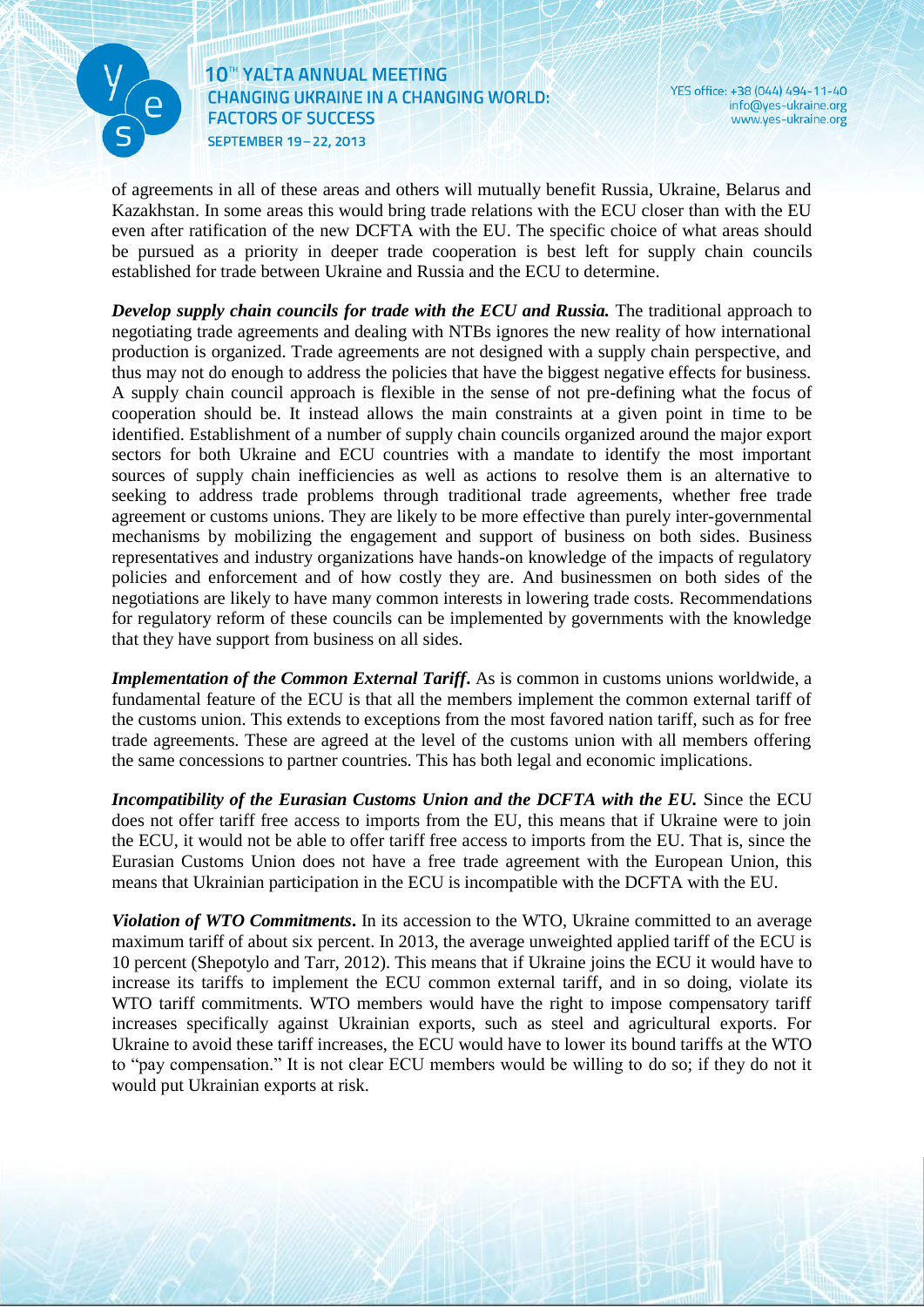

<u>.</u>

10<sup>th</sup> YALTA ANNUAL MEETING **CHANGING UKRAINE IN A CHANGING WORLD: FACTORS OF SUCCESS** SEPTEMBER 19-22, 2013

YES office: +38 (044) 494-11-40 info@yes-ukraine.org www.yes-ukraine.org

*Economic Losses to Ukraine from Applying the Common External Tariff.* Movchan and Giucci (2011) have estimated economic losses to Ukraine from joining the ECU due to the fact that Ukraine would have to increase its tariffs outside of the CIS, so the costs of imports and the antiexport bias would increase from the tariff increase. These estimates of losses are consistent with research that finds a similar result for Kazakhstan as a result of its increase in tariffs when it joined the ECU in 2010 (World Bank, 2012).

#### **2. The Deep and Comprehensive Free Trade Agreement (DCFTA) with the EU**

Since the DCFTA is a free trade agreement and not a customs union, Ukraine would retain its full independence or sovereignty regarding it external tariffs with third countries, while both parties would provide tariff free access to imports originating in the partner region, with some exceptions. The DCFTA, as a "deep" agreement, covers many areas where Ukraine will be expected to approximate its legislation with that prevailing in the European Union. A very brief summary of the 15 chapters of the DCFTA is provided in Annex 2.

Movchan and Giucci (2011) estimate substantial welfare gains from a DCFTA, due mainly to better market access on EU markets for exports, and productivity gains from the deep aspects of the agreement. Shepotylo (2013) estimates a very substantial increase in exports to all countries following the DCFTA, due significantly to the elimination of uncertainty facing investors once a decision to proceed with the DCFTA is taken.

*Adoption of the EU Acquis***.** The DCFTA requires substantial changes in Ukrainian regulation to be in line with current EU regulation. It may thus be seen as a large step along the path to eventual membership in the EU. Implementation of the DCFTA would likely lead to economic gains from improved Ukrainian institutions in several areas. For example, it is likely that the EU would assist with trade facilitation and the DCFTA would likely speed the progress regarding adoption of international standards.

The EU-Russia "Partnership for Modernization" has listed harmonization of Russia's technical regulations and standards with the EU as a priority for cooperation<sup>5</sup> and the associated program of assistance is aimed at aligning Russian standards with EU norms and regulations.<sup>6</sup> As a result, the ECU (which has responsibility for technical regulations on industrial goods and sanitary and phytosanitary (SPS) measures throughout the Customs Union) may harmonize technical product regulations with those applied by the EU. Although this process will take considerable time (reportedly SPS approximation is not going well—see European Commission (2013b)), 7 an implication is that as Ukraine moves toward alignment of standards with the EU, it will also be converging toward a common target with the members of the ECU.

<sup>&</sup>lt;sup>5</sup> Se[e http://www.consilium.europa.eu/uedocs/cms\\_data/docs/pressdata/en/er/114747.pdf.](http://www.consilium.europa.eu/uedocs/cms_data/docs/pressdata/en/er/114747.pdf)

<sup>&</sup>lt;sup>6</sup> The European Commission (2013b) notes that under the Partnership for Modernization program there are projects to align 19 technical product and horizontal standards by the end of 2013. A draft agreement between Rosstandart and European standards bodies CEN and CENELEC was to be signed in 2013 and an EU-Russian industry task force was formed to pursue approximation of technical regulations and use of international standards.

 $<sup>7</sup>$  At the WTO SPS Committee in October 2012, Russia disputed EU allegations that Russia's restrictions on</sup> imports of live animals were not supported by evidence or risk analysis. See [http://www.wto.org/english/news\\_e/news12\\_e/sps\\_18oct12\\_e.htm.](http://www.wto.org/english/news_e/news12_e/sps_18oct12_e.htm)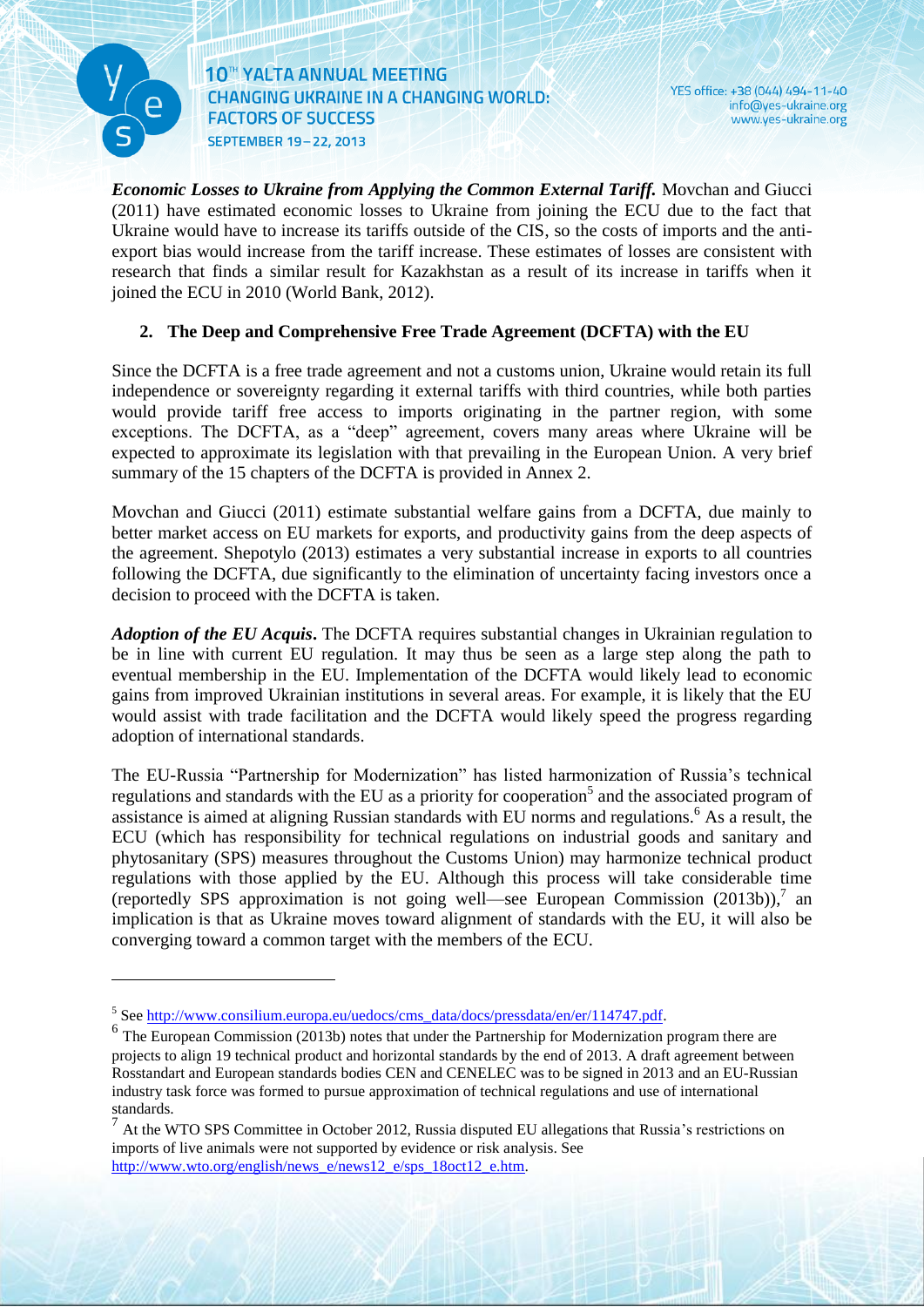

**The Communistration** 

<u>.</u>

10<sup>th</sup> YALTA ANNUAL MEETING **CHANGING UKRAINE IN A CHANGING WORLD: FACTORS OF SUCCESS** SEPTEMBER 19-22, 2013

YES office: +38 (044) 494-11-40 info@yes-ukraine.org www.yes-ukraine.org

In some cases, however, approximation to the EU *acquis* may impose more costs than benefits and indeed might cause very substantial costs. A specific example concerns *sanitary and phytosanitary measures***.** A necessary element in converging towards international standards and thus facilitating exports is to move away from production and import controls based on GOST standards inherited from the former Soviet Union. SPS norms based on GOST standards are nontariff barriers since they regulate aspects of products unrelated to safety, are outdated and often are not science based (Asian Development Bank, 2013). As part of their WTO accession agreements, both Ukraine and Russia have agreed to move toward international SPS standards.

Nonetheless, experience has shown the full and *immediate* application of EU SPS requirements for sales on the Ukrainian market (as opposed to exports) is likely to force large parts of the Ukrainian food sector out of business and would raise food costs in Ukraine. Messerlin *et al*. (2011) estimate that similar SPS harmonization with the EU for Georgia could increase food costs in Georgia by 90 percent. Reporting on the experience of the Eastern European countries that acceded to the EU, the World Bank (2007, p.65) notes that despite very significant support from the EU, large parts of the food industry was forced out of business because of the costs of the upgrades needed to meet EU requirements. The report concludes that harmonization with EU food safety and agricultural health legislation is neither necessary nor realistic for CIS countries and that they are best served by carefully prioritizing actions in this area based on assessments of costs, benefits, and trade opportunities. This recommendation is bolstered given that the scale of financial and technical support provided to accession countries is not available for CIS countries.

This suggests a case by case approach to adoption of SPS norms. A differentiated approach is needed based on assessments of health risks, costs, benefits and trade opportunities. Presumably recognizing the high costs of adjustment, the SPS chapter in the DCFTA refers to adoption of SPS conditions as *a process*. Adopting some EU standards and regulations immediately may be important from a market access (export) perspective; for others, it may be better to defer until Ukrainian incomes are higher, thereby providing a domestic market for more expensive products. A "differentiated approach" has been adopted by some Latin American countries in free trade agreements with the U.S. These involve a dual production structure for some products where companies that export to the U.S. must meet the higher U.S. standards and products that meet these standards are admitted; but, crucially, for products where adaption to U.S. standards would be excessively costly, companies that produce according to less costly standards are permitted to sell domestically.

The general point that is illustrated by the example of SPS standards is the importance of adopting a case-by-case approach to issues that involve regulatory reform and convergence. An area of particular importance from a growth perspective that is covered by the DCFTA is trade and investment in services. For Ukraine to be competitive on global markets and to be able to participate effectively in international supply chains and attract investment that relies on international production networks, Ukraine must offer efficient transport, financial, logistics and communications services.<sup>8</sup> A benefit of the DCFTA is that it will require concerted attention on services policies. However, a focus on the EU *acquis* in services will by itself not be sufficient to ensure Ukraine will have policies that are most conducive to substantial improvements in the productivity of services firms. Much will continue to depend on the national policy choices on a

<sup>&</sup>lt;sup>8</sup> Using a large firm level dataset over the period 2001 to 2007, Shepotylo and Vakhitov (2012) show the strong impact on the productivity of Ukrainian firms from better access to services and from services liberalization.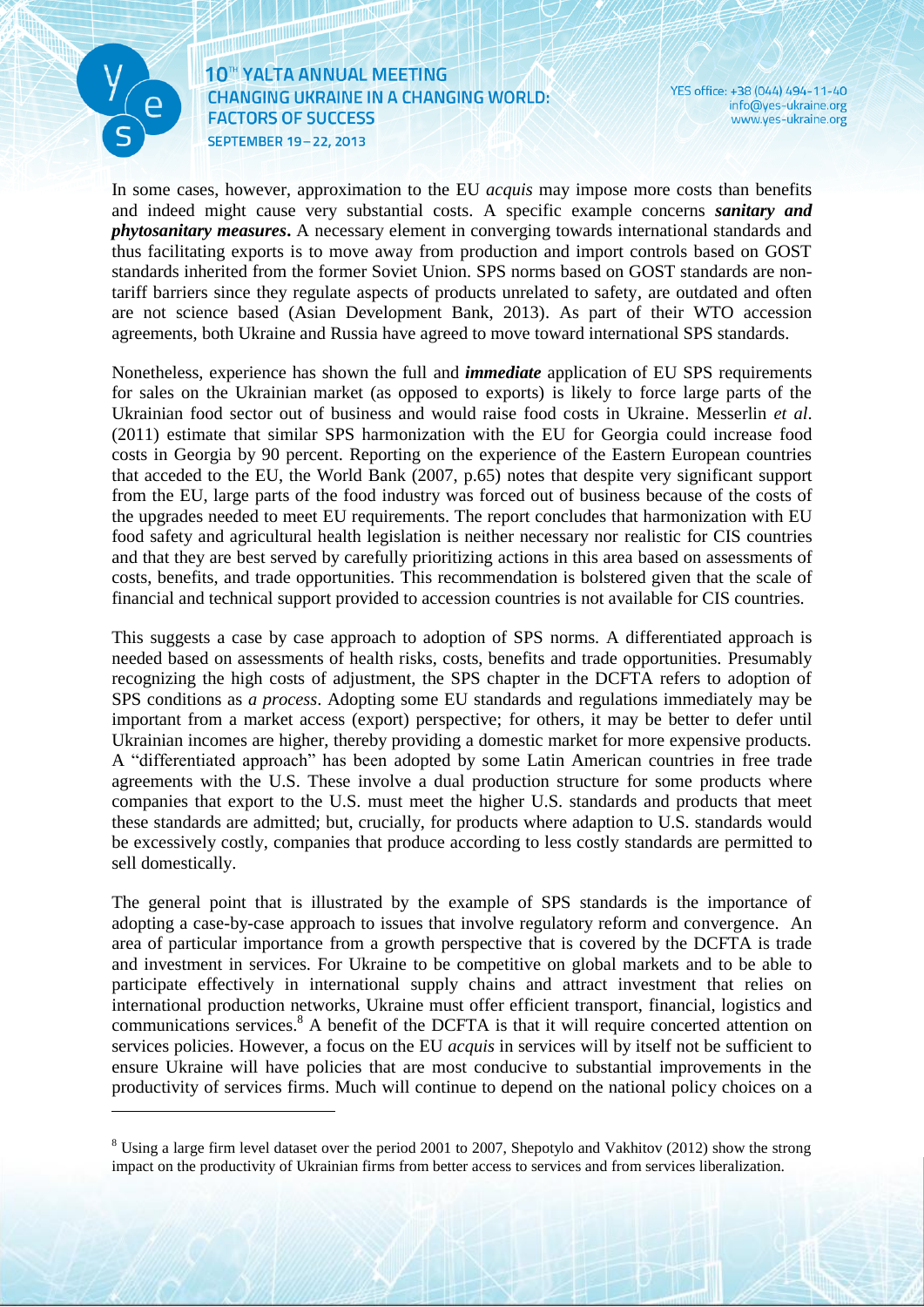

<u>.</u>

<u> Karatanan Kabupatén Ing Padra Barat Ing Pada Barat Ing Pada Barat Ing Pada Barat Ing Pada Barat Ing Pada Barat Ing Pada Barat Ing Pada Barat Ing Pada Barat Ing Pada Barat Ing Pada Barat Ing Pada Barat Ing Pada Barat Ing </u>

sector-by-sector basis. This also is true for Ukraine's external trade and investment policies for services as it will retain substantial discretion in how to treat foreign (non-EU) investors.

#### **3. EU Membership or a Customs Union with the EU: the Cases of Poland and Turkey**

We see membership in the EU as a positive step for Ukraine. Outside of agriculture, the EU trade regime is generally rather open, and preferential market access to agricultural markets in the EU would benefit Ukraine; aid would likely be available for regulatory reforms; and membership would imply full participation in EU decision making. However, aligning external tariffs with those of the EU (that is, effectively creating a customs union with the EU) would be a mistake. The contrasting cases of Poland and Turkey, also large agricultural producers, are instructive.

Poland acceded to the EU as a member on May 1, 2004. As an EU member, Poland enjoys full market access to the EU markets, including in agriculture, coal and steel; its farmers receive subsidies under the Common Agricultural Policy and Poland received substantial support for harmonization of SPS measures and technical regulations. Regarding all countries with which the EU negotiates free trade agreements, Polish exporters receive preferential market access to the markets of those countries. These are major benefits to Poland of EU membership in addition to full participation in EU decision making.

Turkey is not an EU member, but signed a customs union agreement with the EU in 1995. Agriculture, coal and steel were predominantly excluded from its customs union agreement, it receives no support from the Common Agricultural Policy and it has received much more limited support for harmonization of standards (Ozturk, 2013). Regarding all countries with which the EU negotiates free trade agreements, Turkey is obligated to provide preferential tariff access to imports, but these free trade agreements do not provide for preferential market access for Turkish exports to those markets. The requirement to provide unilateral preferential market access to all these countries has led to considerable Turkish dissatisfaction with its Customs Union with the EU. In particular, Turkish Economy Minister Zafer Çağlayan said on March 2013 that Turkey should review the membership now that it "creates unfair treatment in trade with the union."<sup>9</sup>

#### **V. Conclusions: Possible Elements of a Trade Strategy Looking Forward**

The foregoing considerations and international experience more generally suggest a number of principles and approaches that can inform Ukraine's trade strategy:

**1. Use supply chain councils as a focal point for international cooperation to integrate markets and lower trade costs.** Pursuit of specific public-private partnerships involving cooperation between business and regulatory authorities from both sides to reduce trade costs can do much to improve economic growth prospects and realize the objective of integrating markets with *both* the EU and the ECU. Given border control issues with the ECU, this is a priority in the near term.

<sup>9</sup> Quoted in *Today's Zaman*. Available at: [http://www.todayszaman.com/news-310708-minister-says-turkey-to](http://www.todayszaman.com/news-310708-minister-says-turkey-to-reconsider-eu-customs-union.html)[reconsider-eu-customs-union.html](http://www.todayszaman.com/news-310708-minister-says-turkey-to-reconsider-eu-customs-union.html)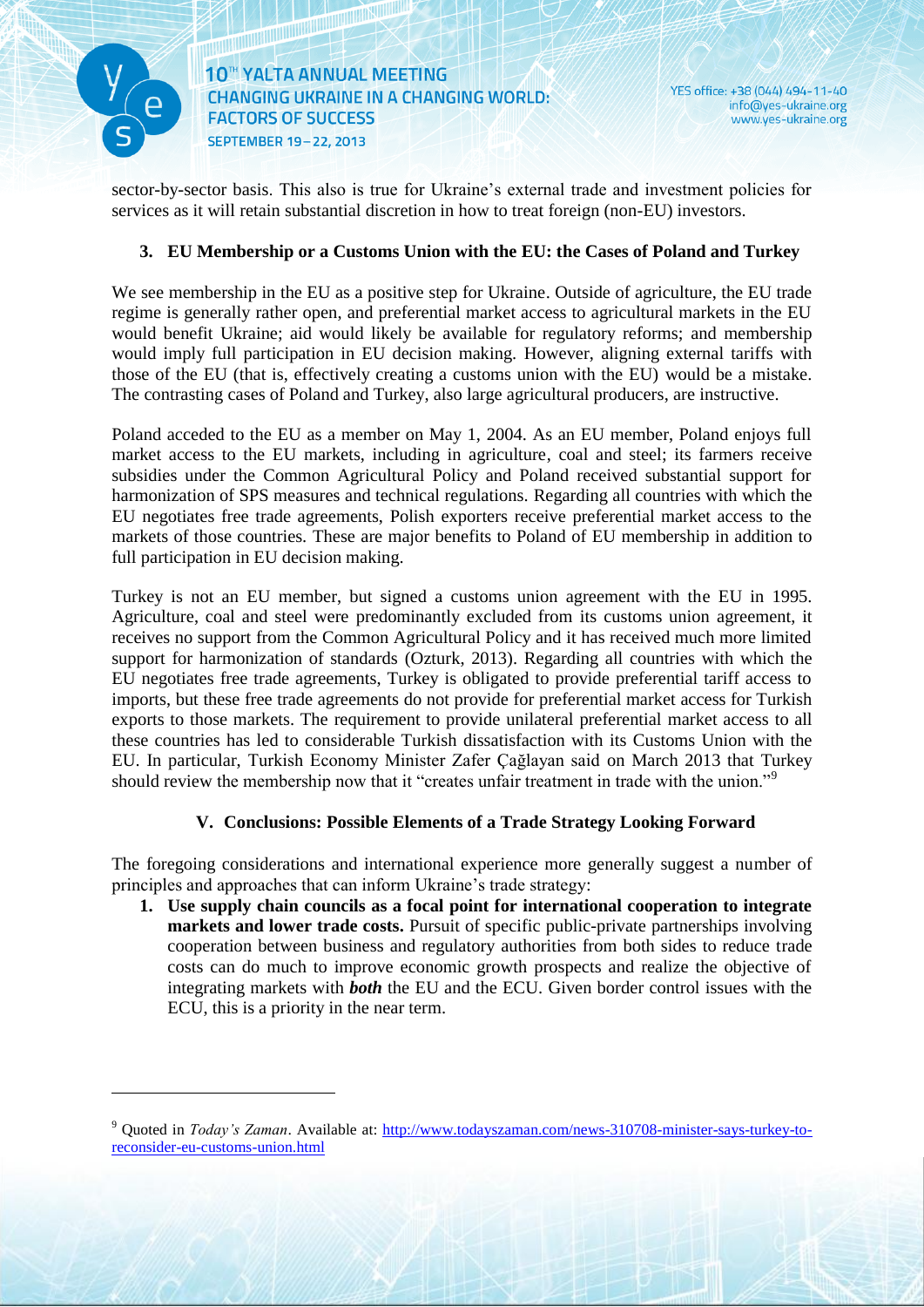

YES office: +38 (044) 494-11-40 info@yes-ukraine.org www.yes-ukraine.org

- **2. Safeguard current trade privileges, encourage foreign direct investment and think globally, including expanding the number of free trade agreements.** Ukraine enjoys tariff-free access to CIS countries and preferential tariffs for exports to the EU. Active pursuit of additional free trade agreements and encouragement on foreign direct investment will generate new job opportunities for Ukrainian workers. Ukraine has already started down this path, launching talks with Canada and Singapore, and having already concluded a free trade agreement with the EFTA countries.
- **3. A strong national focus on reducing trade costs**. Import tariffs and other policies that increase the costs of products reduce the ability of Ukrainian firms to participate in international production networks. Holding tariffs low, pursuing trade facilitation initiatives and improving the quality of backbone services such as telecommunications and logistics are critical for Ukrainian competitiveness by ensuring firms benefit from low trade costs.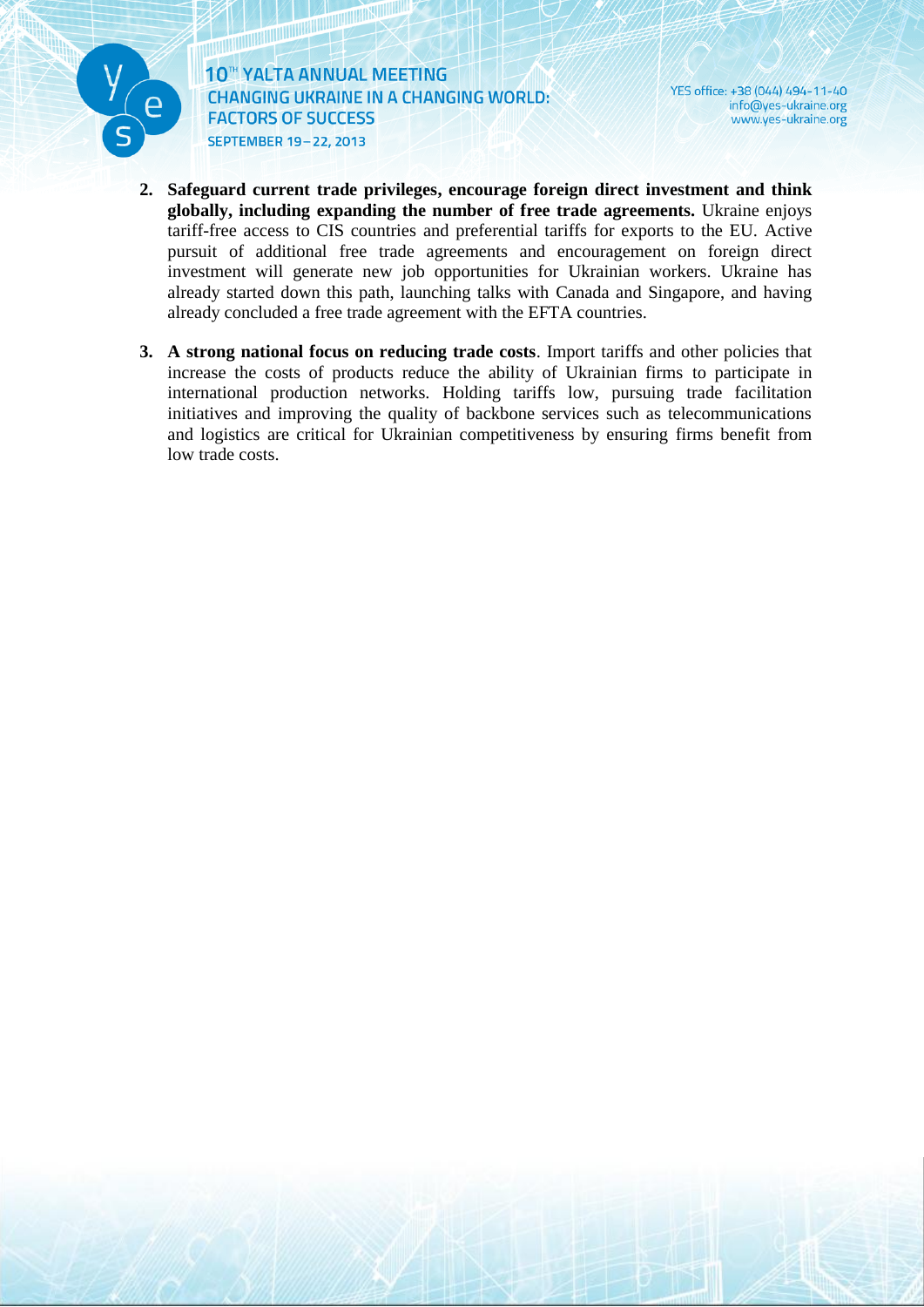

YES office: +38 (044) 494-11-40 info@yes-ukraine.org www.yes-ukraine.org

#### **References**

Asian Development Bank (2013), *Modernizing Sanitary and Phytosanitary Measures to Facilitate Trade in Agricultural and Food Products: Report on the Development of an SPS Plan for the CAREC Countries*, Manila: Asian Development Bank. Available at: [http://www.adb.org/publications/modernizing-sps-measures-facilitate-trade-agricultural-and](http://www.adb.org/publications/modernizing-sps-measures-facilitate-trade-agricultural-and-food-products)[food-products](http://www.adb.org/publications/modernizing-sps-measures-facilitate-trade-agricultural-and-food-products)

- Cheptea, A., L. Fontagné and S. Zigngo (2010). "European Export Performance," CEPII Working Paper Working Paper 2010-12. At<http://ideas.repec.org/p/cii/cepidt/2010-12.html>
- Cadot, Olivier, Mariem Malouche and Sebastián Sáez (2012), *Streamlining Non-Tariff Measures: A Toolkit for Policy Makers,* Washington, DC: World Bank. Available at: <https://openknowledge.worldbank.org/handle/10986/6019>
- Cusolito, A. and C. Hollweg (2013). "Trade Policy Barriers: An Obstacle to Export Diversification in Eurasia," World Bank Policy Research Working Paper 6434. At: <http://elibrary.worldbank.org/content/workingpaper/10.1596/1813-9450-6434>
- European Commission (2013a), "EU-Ukraine Deep and Comprehensive Free Trade Agreement," Available at: [http://trade.ec.europa.eu/doclib/docs/2013/april/tradoc\\_150981.pdf](http://trade.ec.europa.eu/doclib/docs/2013/april/tradoc_150981.pdf)
- European Commission (2013b), "EU-Russia Common Spaces Progress Report, 2012," March. Available at: http://eeas.europa.eu/russia/docs/commonspaces\_prog\_report\_2012\_en.pdf.
- Ferrantino, M. and M. Tsigas (2013). "Enabling Trade in Ukraine," USITC Research Note RN-2013- 07A, at [http://www.usitc.gov/publications/332/working\\_papers/RN201307A.pdf](http://www.usitc.gov/publications/332/working_papers/RN201307A.pdf)
- Harrison, G., T. Rutherford and D. Tarr (2002), "Trade Policy Options for Chile: The Importance of Market Access," *World Bank Economic Review*, Vol. 16, Number 1, 49-79
- Hoekman, B. (2013), "Supply Chains and Trade Agreements: Thinking Outside the Box," RSCAS Policy Paper 2013/11, European University Institute. At http://cadmus.eui.eu/handle/1814/27316
- Hoekman, B. and A. Mattoo (2013), "Liberalizing Trade in Services: Lessons from Regional and WTO Negotiations," *International Negotiation,* 18: 131-51.
- Inklaar, Alex (2009), *Technical Regulations: Recommendations for their elaboration and enforcement,* Geneva: International Trade Centre. Available at: [http://legacy.intracen.org/dbms/utils/Technical-Regulations\\_EN\\_final.pdf](http://legacy.intracen.org/dbms/utils/Technical-Regulations_EN_final.pdf)
- Institute for Economic Research and Policy Consulting (2011), *Ukraine's Trade Policy Choices: pros and cons of different regional integration options,* Kiev: IER. At: [http://www.ier.com.ua/files/Projects/2010/2010\\_05/trade\\_pros\\_and\\_cons\\_2011-12-](http://www.ier.com.ua/files/Projects/2010/2010_05/trade_pros_and_cons_2011-12-08_eng.pdf) [08\\_eng.pdf.](http://www.ier.com.ua/files/Projects/2010/2010_05/trade_pros_and_cons_2011-12-08_eng.pdf)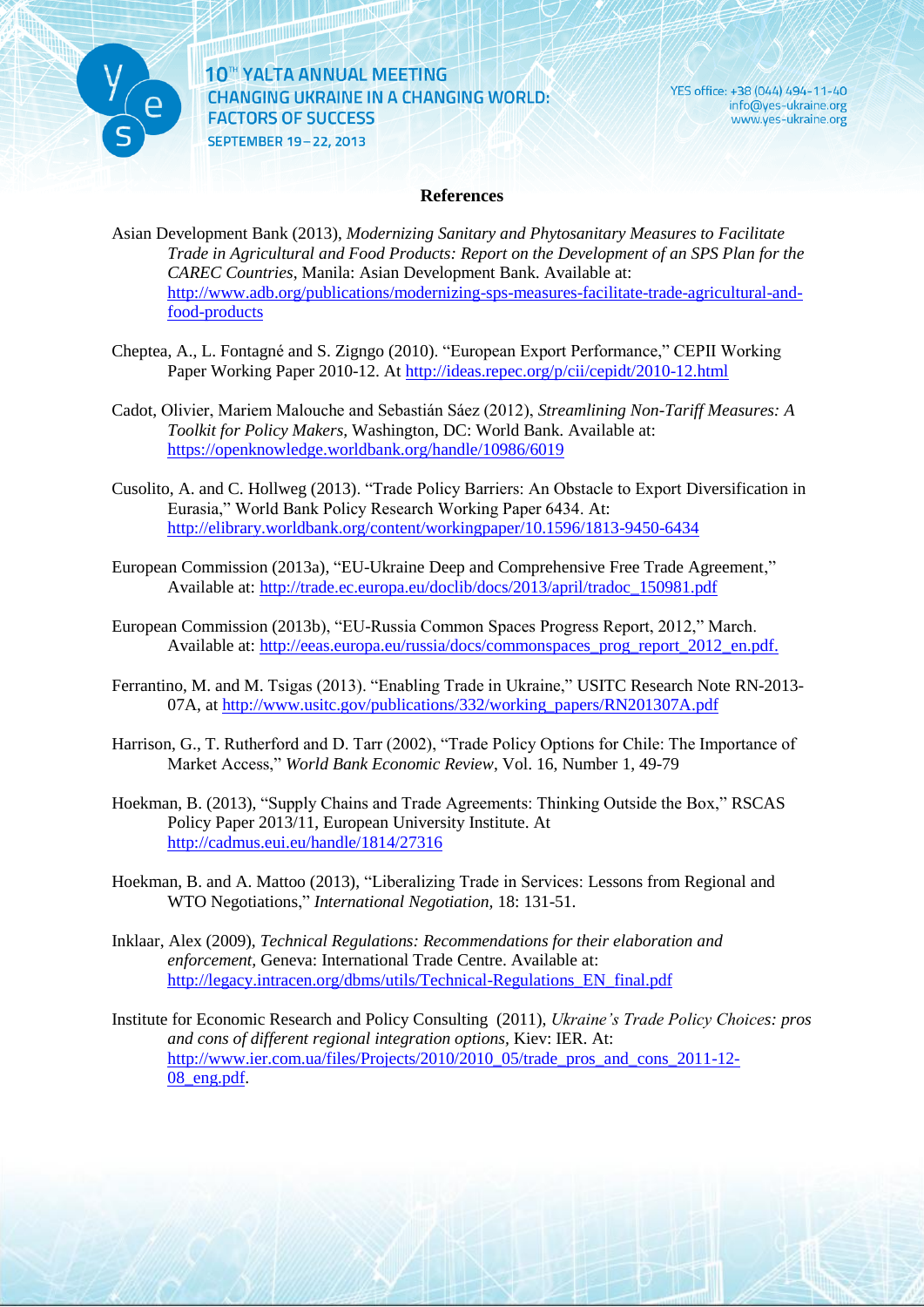

YES office: +38 (044) 494-11-40 info@yes-ukraine.org www.yes-ukraine.org

- Messerlin, P., M. Emerson, G. Jandieri, and A. Le Vernoy, (2011), *An Appraisal of the EU's Trade Policy Toward its Eastern Neighbors: The Case of Georgia*, SciencesPo and Centre for European Policy Studies. At: [http://www.ceps.eu/book/appraisal-eu%E2%80%99s-trade](http://www.ceps.eu/book/appraisal-eu%E2%80%99s-trade-policy-towards-its-eastern-neighbours-case-georgia)[policy-towards-its-eastern-neighbours-case-georgia.](http://www.ceps.eu/book/appraisal-eu%E2%80%99s-trade-policy-towards-its-eastern-neighbours-case-georgia)
- Movchan, V. and R. Giucci (2011), "Quantitative Assessment of Ukraine's Regional Integration Options: DCFTA with European Union vs. Customs Union with Russia, Belarus and Kazakhstan," Institute for Economic Research and Policy Consulting, November. At [http://www.beratergruppe-ukraine.de/download/Beraterpapiere/2011/PP\\_05\\_2011\\_en.pdf.](http://www.beratergruppe-ukraine.de/download/Beraterpapiere/2011/PP_05_2011_en.pdf)
- OECD (2011). "Ukraine: A Case Study on Diversification and Sector Competitiveness," in *Eastern Europe and South Caucuses: Competitiveness Outlook.* Paris: OECD.
- Ozturk, Ibrahim (2013), "Turkey's deepening unequal partnership with the EU: no man's land," Today's Zaman. Available at: http://www.todayszaman.com/columnists-310650-turkeysdeepening-unequal-partnership-with-the-eu-no-mans-land.html
- Schiff, Maurice and l. Alan Winters (2003), *Regional Integration and Development*, Washington DC: The World Bank. Available at: http://siteresources.worldbank.org/BRAZILINPOREXTN/Resources/3817166- 1185895645304/4044168-1186324101142/12RegionalIntegrationFull.pdf
- Shepotylo, O. (2013), "Export potential, uncertainty, and regional integration: choice of trade policy for Ukraine", Kyiv School of Economics. At [http://ssrn.com/abstract=2288652.](http://ssrn.com/abstract=2288652)
- Shepotylo, O. and D. Tarr (2012), "Impact of WTO accession and the customs union on the bound and applied tariff rates of the Russian federation," World Bank Policy Research Working Paper 6161. At:<http://elibrary.worldbank.org/content/workingpaper/10.1596/1813-9450-6161>
- Shepotylo, O. and V. Vakhitov (2012). "Services liberalization and productivity of manufacturing firms: evidence from Ukraine," World Bank Policy Research Working Paper 5944. At [http://elibrary.worldbank.org/content/workingpaper/10.1596/1813-9450-5944.](http://elibrary.worldbank.org/content/workingpaper/10.1596/1813-9450-5944)
- UNCTAD (2013), *World Investment Report*, Geneva: United Nations. At: [http://unctad.org/en/PublicationsLibrary/wir2013\\_en.pdf](http://unctad.org/en/PublicationsLibrary/wir2013_en.pdf)
- World Bank (1993), *The East Asian Miracle*, Oxford: Oxford University Press.
- World Bank (2007), *Food Safety and Agricultural Health Management in CIS Countries: Completing the Transition*, Washington D.C. At: [http://siteresources.worldbank.org/INTARD/825826-](http://siteresources.worldbank.org/INTARD/825826-1111134598204/21422839/FoodSafetyCIS.pdf) [1111134598204/21422839/FoodSafetyCIS.pdf.](http://siteresources.worldbank.org/INTARD/825826-1111134598204/21422839/FoodSafetyCIS.pdf)
- World Bank (2012), Assessment of Costs and Benefits of the Customs Union for Kazakhstan, Report No. 65977-KZ, Washington DC, January 3, 2012. At: [http://documents.worldbank.org/curated/en/2012/01/15647043/assessment-costs-benefits](http://documents.worldbank.org/curated/en/2012/01/15647043/assessment-costs-benefits-customs-union-kazakhstan)[customs-union-kazakhstan.](http://documents.worldbank.org/curated/en/2012/01/15647043/assessment-costs-benefits-customs-union-kazakhstan)
- World Economic Forum, Bain & Co. and World Bank (2013), *Enabling Trade: Valuing Growth Opportunities.* Available at: [http://www.weforum.org/reports/enabling-trade-valuing-growth](http://www.weforum.org/reports/enabling-trade-valuing-growth-opportunities)[opportunities](http://www.weforum.org/reports/enabling-trade-valuing-growth-opportunities)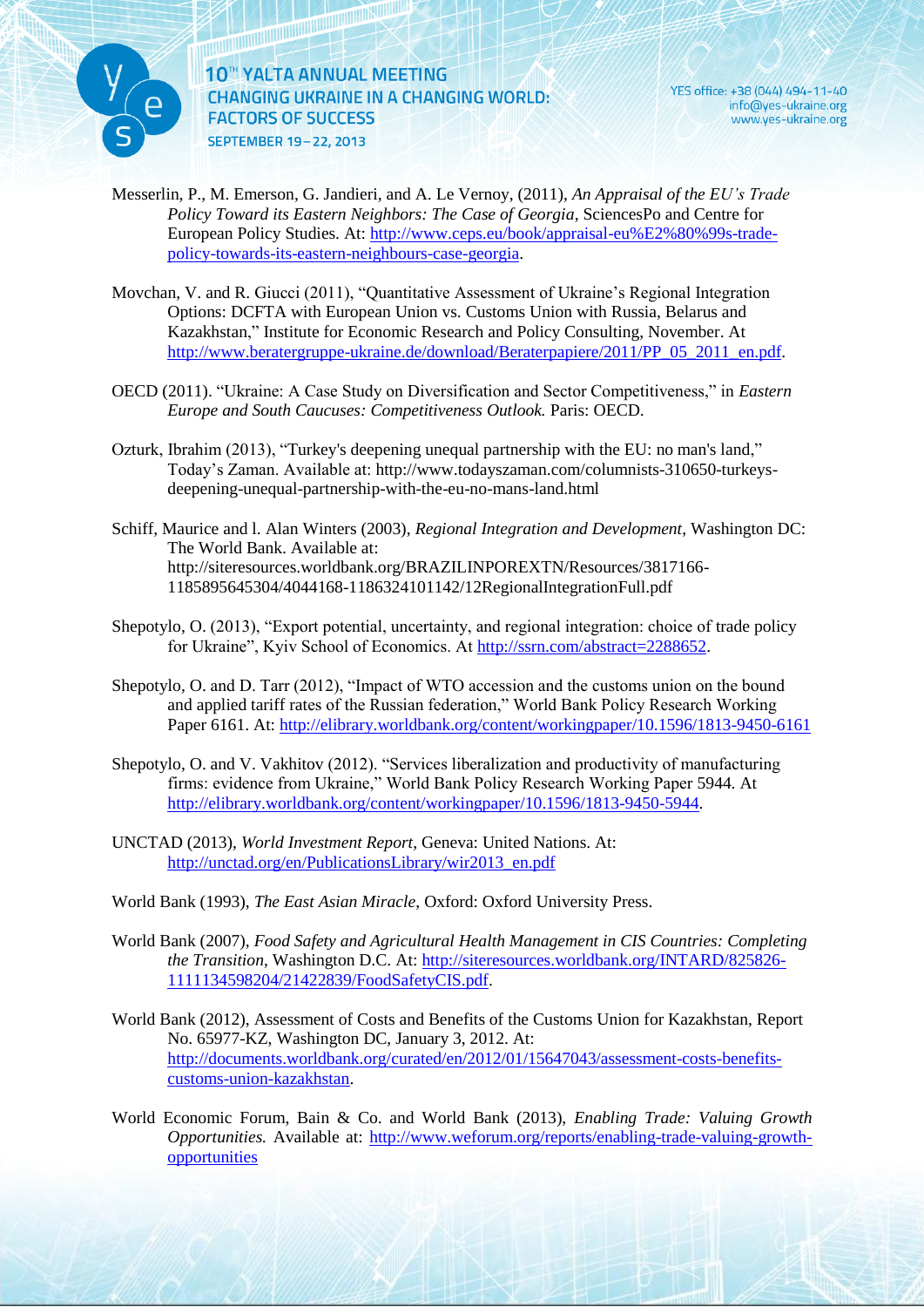

# **Annex 1: Statistical Tables**

**Table 1: Gross domestic product per capita based on purchasing-power-parity (PPP) (Current US dollars).**

|                      |        | Year   |        |        | <b>Ratios</b> |           |  |
|----------------------|--------|--------|--------|--------|---------------|-----------|--|
| <b>Country</b>       | 1982   | 1992   | 2002   | 2012*  | 2012/1982     | 2012/1992 |  |
| <b>Chile</b>         | 3,012  | 6,185  | 10,440 | 18,419 | 6.1           | 3.0       |  |
| <b>Hong Kong</b>     | 8,540  | 20,093 | 28,342 | 51,494 | 6.0           | 2.6       |  |
| <b>Korea</b>         | 3,012  | 9,436  | 18,859 | 32,272 | 10.7          | 3.4       |  |
| <b>Mauritius</b>     | 2,107  | 5,116  | 8,858  | 15,592 | 7.4           | 3.0       |  |
| <b>Singapore</b>     | 8,792  | 19,882 | 34,726 | 60,410 | 6.9           | 3.0       |  |
| <b>Taiwan</b>        | 4,425  | 11,892 | 21,591 | 38,749 | 8.8           | 3.3       |  |
| <b>Ukraine</b>       | n/a    | 5,164  | 4,007  | 7,374  | n/a           | 1.4       |  |
| <b>United States</b> | 14,015 | 24,700 | 36,950 | 49,922 | 3.6           | 2.0       |  |

Notes: (\*) IMF estimate.

Source: International Monetary Fund, World Economic Outlook Database, April 2013 http://www.imf.org/external/pubs/ft/weo/2013/01/weodata/index.aspx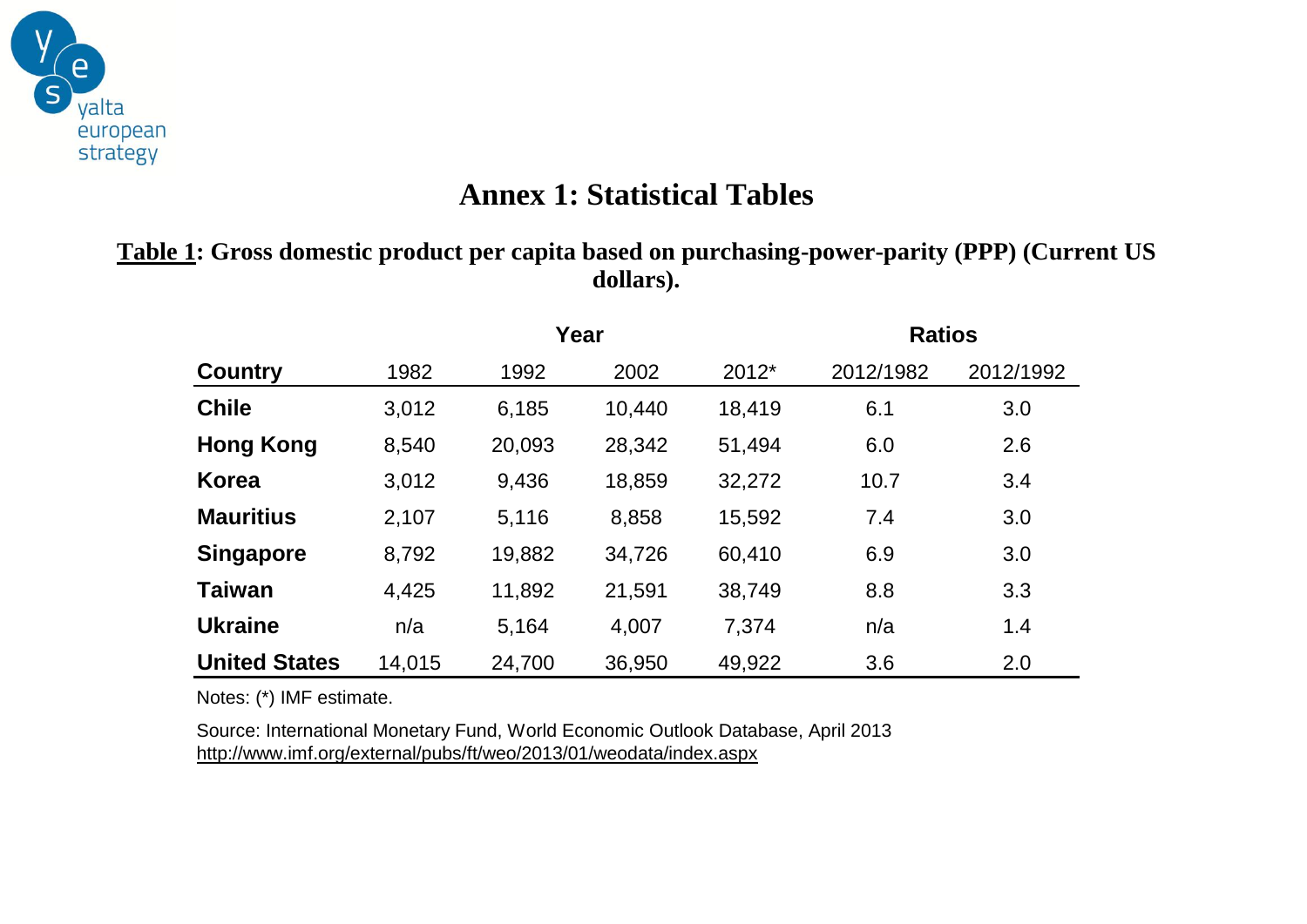

## **Table 2: Ranking on the Global Competitiveness Index and Several of its Components, rank out of 144 Countries in 2012-2013.**

|                                                                           | <b>Overall</b>                                          | <b>Detailed components</b> |                       |                                         |                |                                           |  |  |
|---------------------------------------------------------------------------|---------------------------------------------------------|----------------------------|-----------------------|-----------------------------------------|----------------|-------------------------------------------|--|--|
|                                                                           | <b>Global</b><br><b>Competitiveness</b><br><b>Index</b> | <b>Institutions</b>        | <b>Infrastructure</b> | Goods market Labor market<br>efficiency | efficiency     | <b>Financial</b><br>market<br>development |  |  |
| <b>Chile</b>                                                              | 33                                                      | 28                         | 45                    | 30                                      | 34             | 28                                        |  |  |
| Hong Kong                                                                 | 9                                                       | 10                         |                       | $\overline{2}$                          | 3              |                                           |  |  |
| Korea                                                                     | 19                                                      | 62                         | 9                     | 29                                      | 73             | 71                                        |  |  |
| Mauritius                                                                 | 54                                                      | 39                         | 54                    | 27                                      | 70             | 35                                        |  |  |
| Singapore                                                                 | $\mathbf 2$                                             |                            | $\overline{2}$        |                                         | $\overline{2}$ | $\overline{2}$                            |  |  |
| Taiwan                                                                    | 13                                                      | 26                         | 17                    | 8                                       | 22             | 19                                        |  |  |
| <b>Ukraine</b>                                                            | 73                                                      | 132                        | 65                    | 117                                     | 62             | 114                                       |  |  |
| <b>United States</b>                                                      |                                                         | 41                         | 14                    | 23                                      | 6              | 16                                        |  |  |
| Source: World Economic Forum, The Global Competitiveness Report 2012-2013 |                                                         |                            |                       |                                         |                |                                           |  |  |

http://www.weforum.org/issues/competitiveness-0/gci2012-data-platform/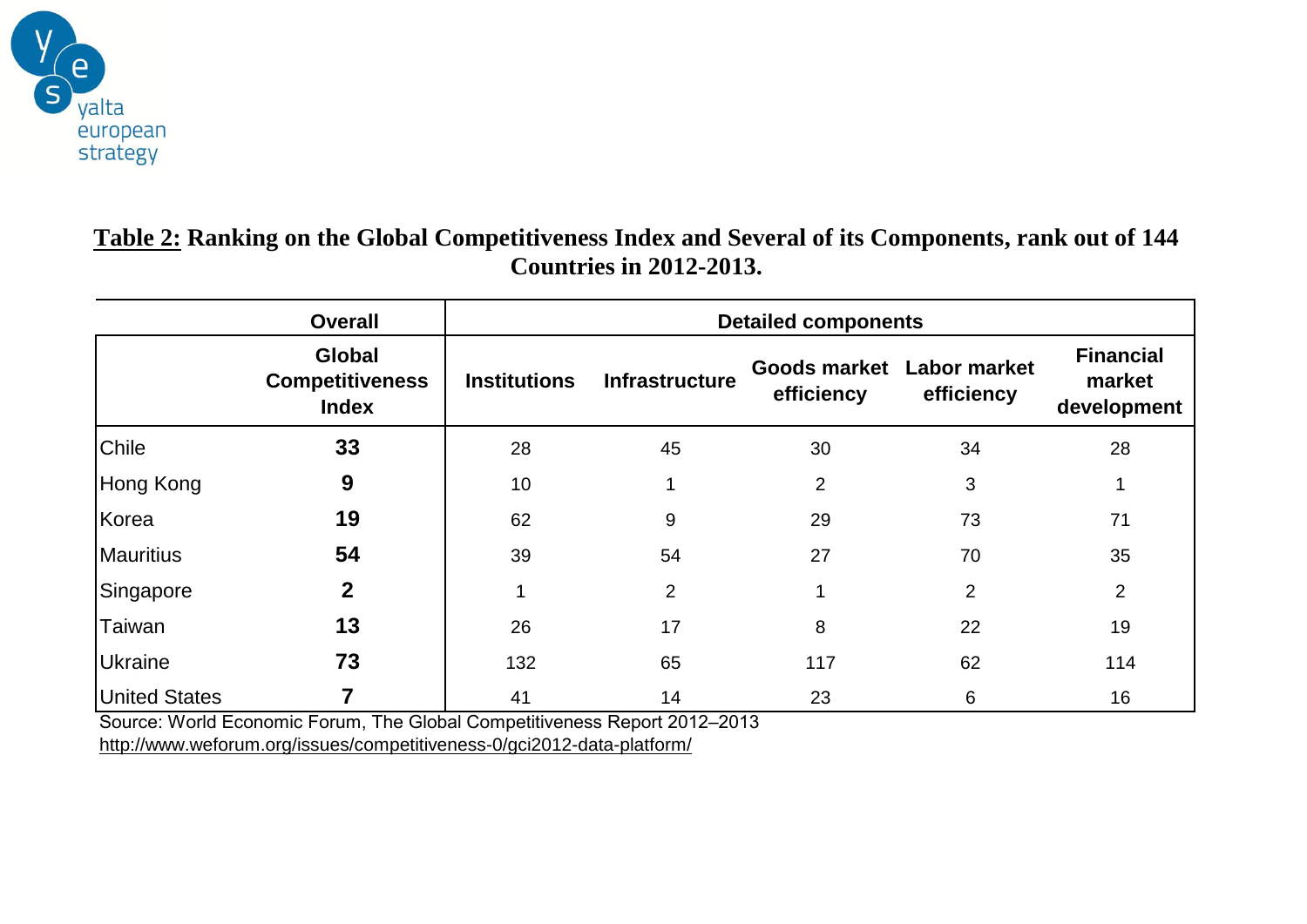

## **Table 3: Rankings of Selected Countries from the Doing Business Database for 2013: Overall Ease of Doing Business, Trading Across Borders and its Components**

|                      | Ease of<br><b>Doing</b><br><b>Business</b> | <b>Trading Across Borders</b>                                        |                                           |                          |                                              |                                           |                          |                                              |  |
|----------------------|--------------------------------------------|----------------------------------------------------------------------|-------------------------------------------|--------------------------|----------------------------------------------|-------------------------------------------|--------------------------|----------------------------------------------|--|
|                      | Rank                                       | <b>Overall Rank</b><br>on Trading<br><b>Across</b><br><b>Borders</b> | <b>Documents</b><br>to export<br>(number) | Time to<br>export (days) | Cost to<br>export per<br>container<br>(US\$) | <b>Documents</b><br>to import<br>(number) | Time to<br>import (days) | Cost to<br>import per<br>container<br>(US\$) |  |
| <b>Chile</b>         | 37                                         | 48                                                                   | 6                                         | 15                       | 980                                          | 6                                         | 12                       | 965                                          |  |
| <b>Hong Kong</b>     | $\mathbf{2}$                               | $\overline{2}$                                                       | 4                                         | 5                        | 575                                          | 4                                         | 5                        | 565                                          |  |
| <b>Korea</b>         | 8                                          | 3                                                                    | 3                                         | $\overline{7}$           | 665                                          | 3                                         | $\overline{7}$           | 695                                          |  |
| <b>Mauritius</b>     | 19                                         | 15                                                                   | 5                                         | 10                       | 660                                          | 6                                         | 10                       | 695                                          |  |
| <b>Singapore</b>     | 1                                          | 1                                                                    | 4                                         | 5                        | 456                                          | 4                                         | 4                        | 439                                          |  |
| <b>Taiwan</b>        | 16                                         | 23                                                                   | 6                                         | 10                       | 655                                          | 6                                         | 10                       | 720                                          |  |
| <b>Ukraine</b>       | 137                                        | 145                                                                  | 6                                         | 30                       | 1,865                                        | 8                                         | 33                       | 2,155                                        |  |
| <b>United States</b> | 4                                          | 22                                                                   | 4                                         | 6                        | 1,090                                        | 5                                         | 5                        | 1,315                                        |  |

**Source: World Bank Doing Business 2013 database.**

http://www.doingbusiness.org/